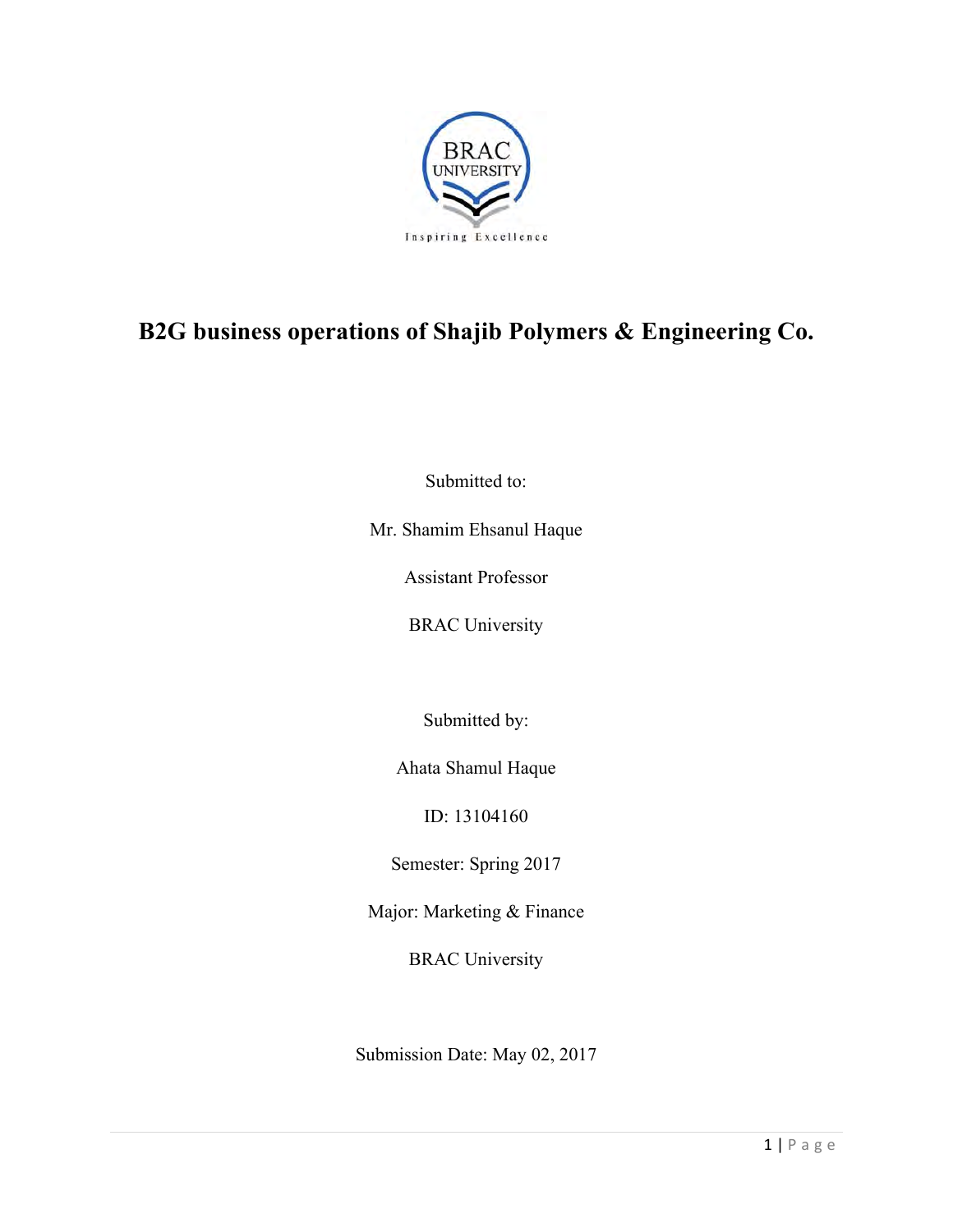# **Letter of Transmittal**

May 02, 2017 Mr. Shamim Ehsanul Haque Assistant Professor BRAC Business School Subject: **Letter of Transmittal** 

Dear Sir,

I am very pleased to submit the Internship report on "B2G business operations of Shajib Polymers & Engineering Co.", which you have assigned to me as an important requirement of BUS 400 course. I have found this topic to be quite interesting, beneficial & insightful. I have tried my level best to prepare an effective & creditable report.

The report contains aspects of the B2G business operation of Shajib Polymers & Engineering Co. briefly.

Here I have gathered all information mostly based on my three month working experience, secondary information sources such as reports published by the company and other trust worthy internet material.

 I also want to thank you for your support for me and I appreciate the opportunity provided by you through assigning me to work in this thoughtful report.

Yours sincerely,

Ahata Shamul Haque ID: 13104160 Email: haque.shamul@gmail.com Contact: +88 01671 42 82 61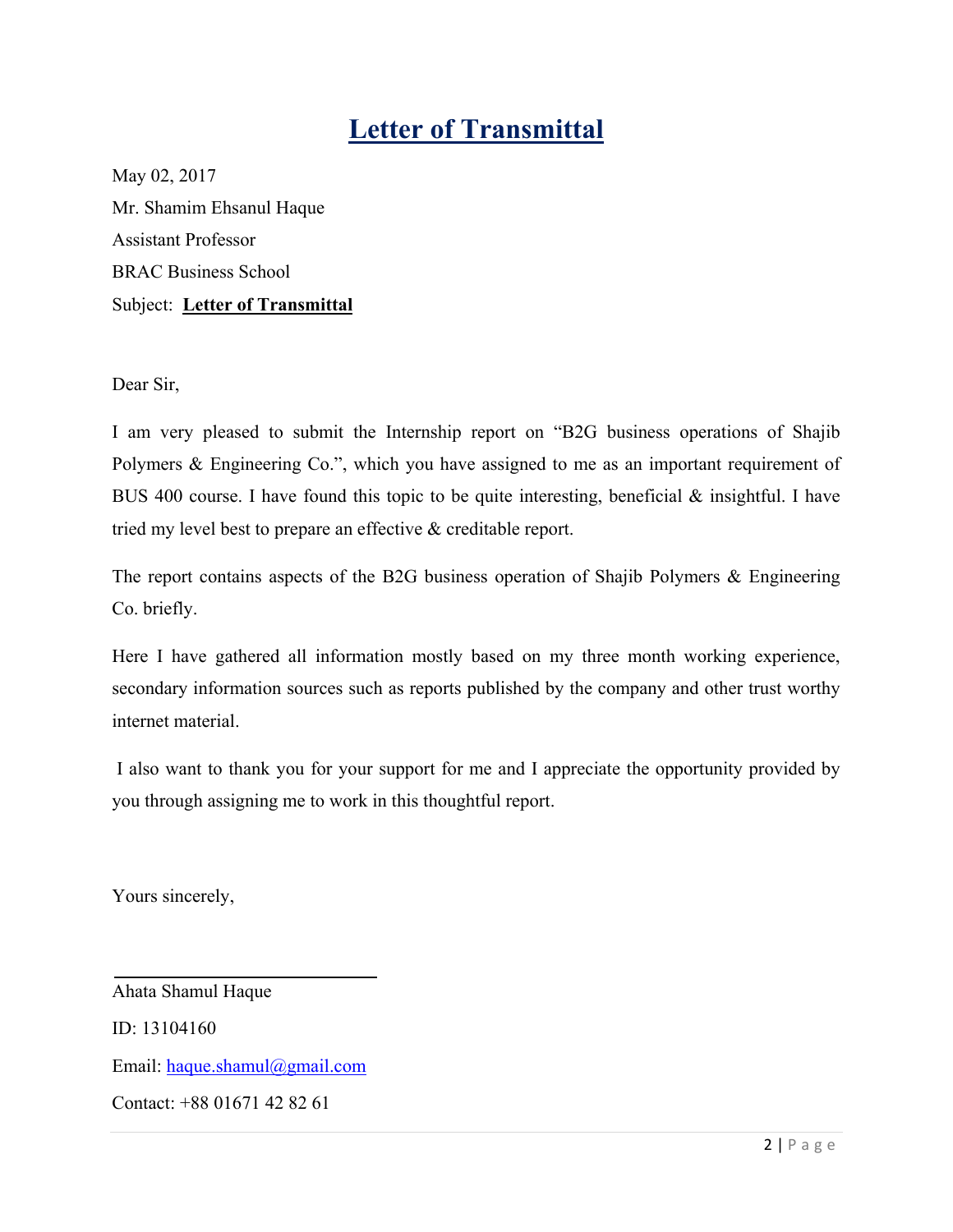# **Acknowledgement Letter**

Nothing can be accomplished alone. Without the help of the number of persons the success remains silent. Firstly, I want to pay our gratitude to almighty Allah for the preparation of the report successfully. Then, I thank our respected course instructor Mr. Shamim Ehsanul Haque for giving an overall concept on the process of preparation of an internship report on this important topic. Also I am really acknowledged my supervisor, without his instruction such of our endeavor couldn't be possible. Basically our report titled on "*B2G business operations of Shajib Polymers & Engineering Co.",* as assigned to me.

I also thank all staff members and our co-mates for their cordial assistance by providing information and chance to observe activities there.

Yours sincerely, Ahata Shamul Haque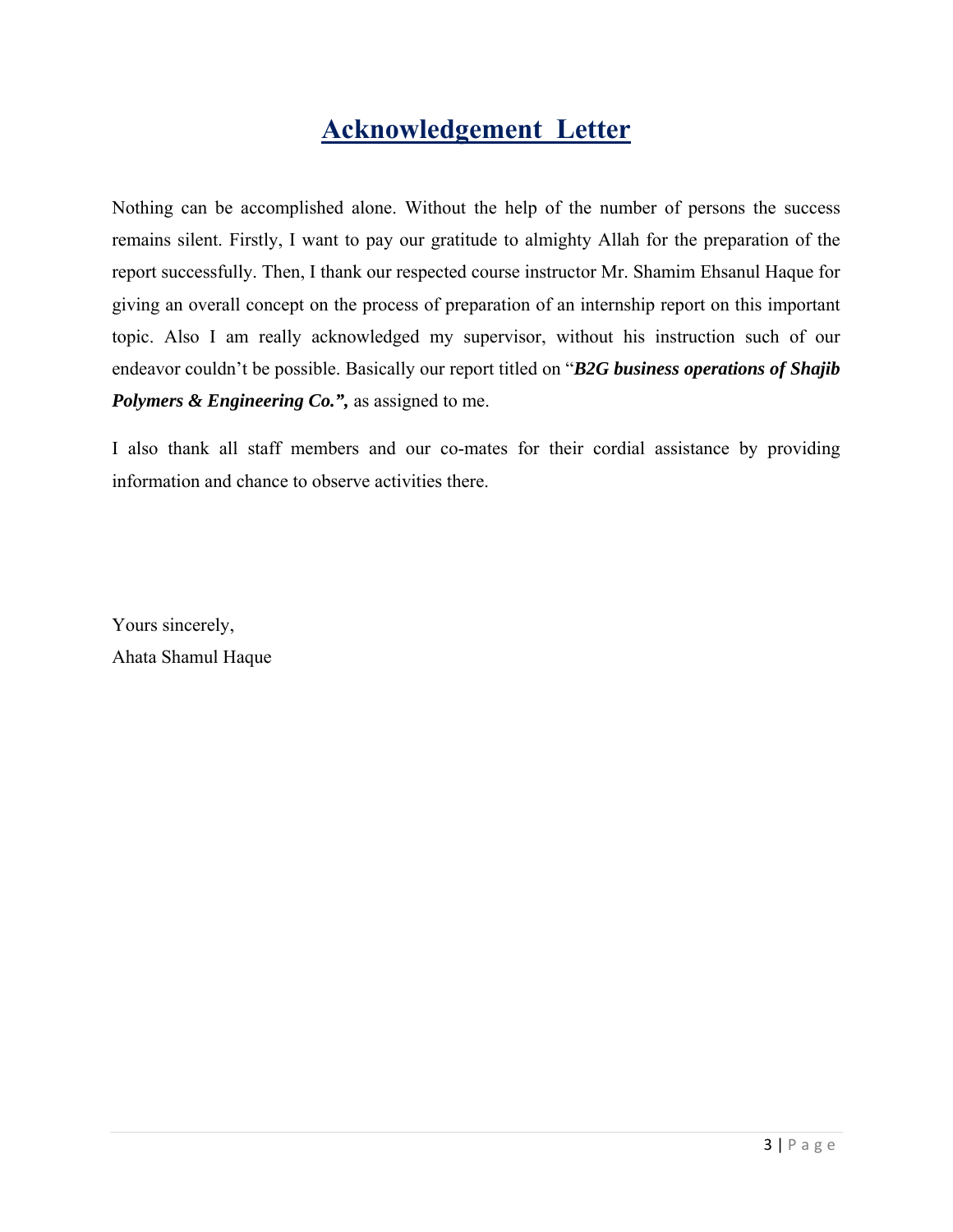# **Executive Summery**

Main objective of this internship report is to understand the B2G business operations of Shajib Polymers & Engineering Co. By preparing this report I came to know about B2G business field in Bangladesh and future of this field. I also know about the brief process of this business structure. There are three strong reasons behind the success of Shajib Polymers & Engineering Co. These are: excellent product quality, reputation of their suppliers are good in the market and after sales service. I collect most of the information from the three mounts experience of my internship and also collect some information from different websites. To link up my findings with BBA courses knowledge I use my understanding and judgment. I tried my upmost to make a bridge between the real life happenings and textbook theories as I guided from our instructor. Throughout the whole work I have faced lots of difficulties and I have learned a lot. In conclusion, I can say that I have achieved the purpose of this internship report.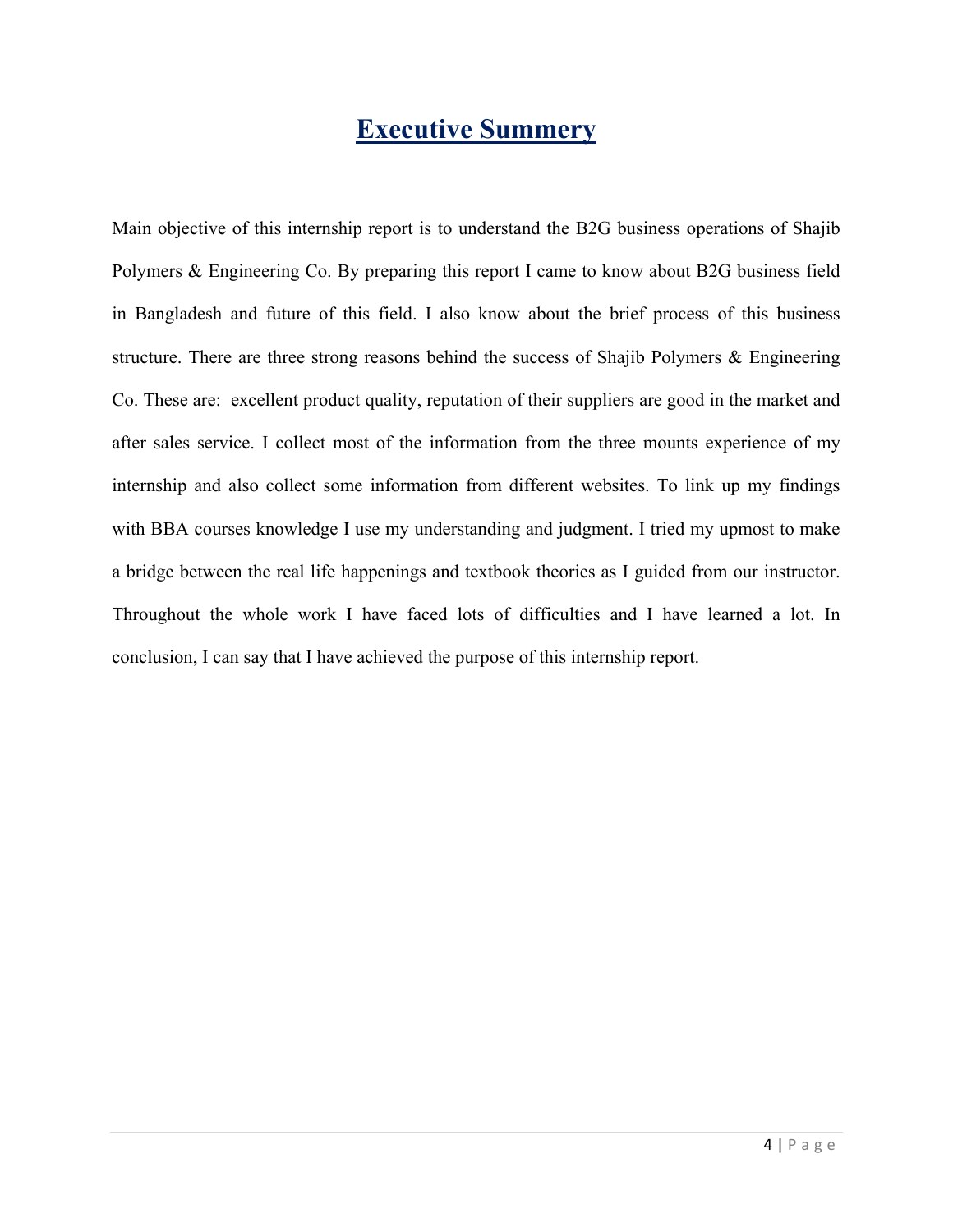# **Table of Contents**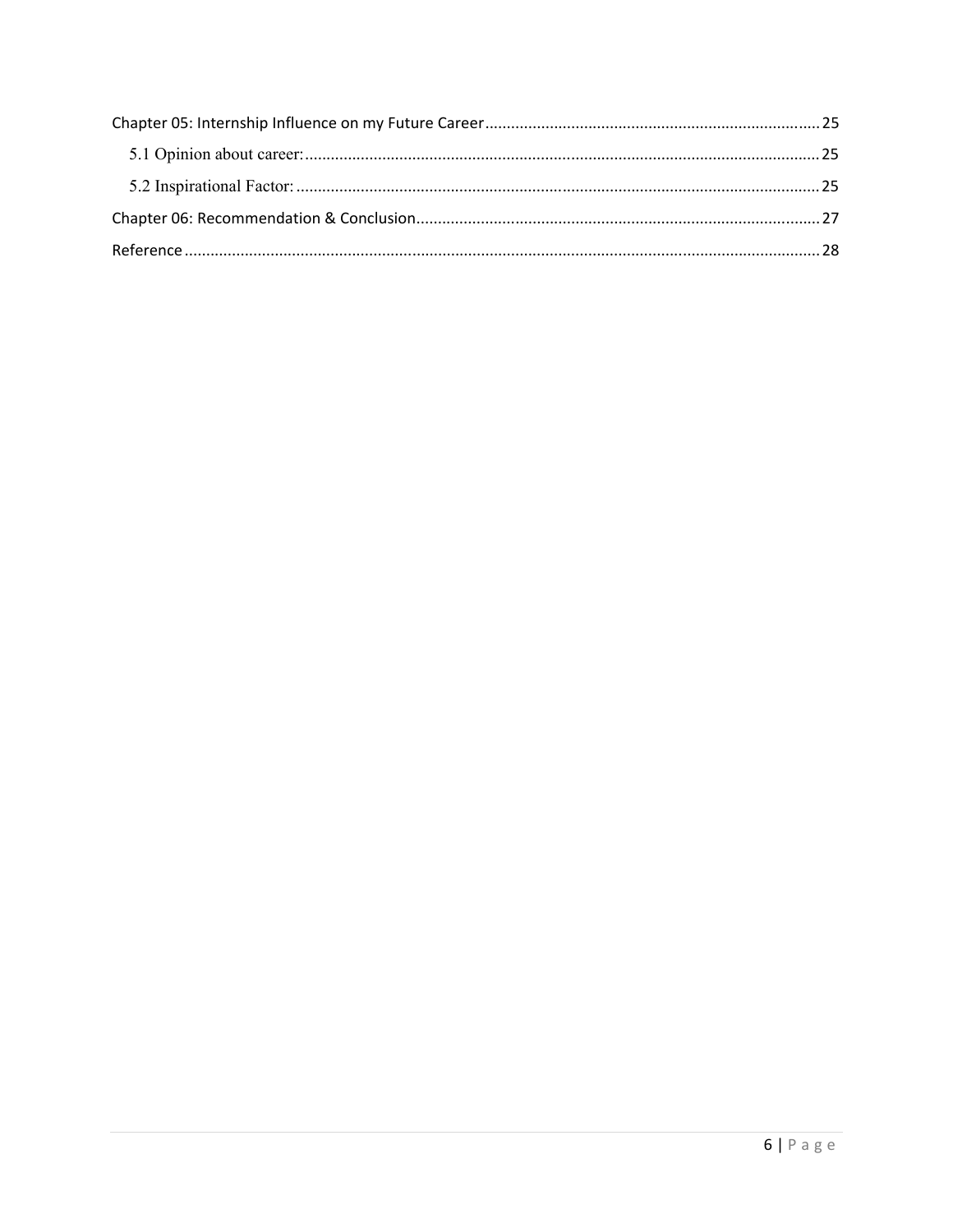# **Chapter 01: Company Overview**

#### **1.1 Company History:**

Bangladesh is a country of opportunities. Different types of business are existing in Bangladesh. Among all the businesses, Business to Government (B2G) is very different because of culture of our government offices. Shajib Polymers & Engineering Co. (SPEC) was established in the year 2000 and since their establishment they have developed themself as one of the key contractors for Ministry of Energy & Mineral Resources & Ministry of Agriculture. Shajib Polymers & Engineering Co. (SPEC) fully involves itself in the importing and supplying of various Gas field equipment and agricultural equipment as per tender requirements of the Government organizations. These are the main products of SPEC:

- $\triangleright$  SPEC are supplying different sizes of
- $\triangleright$  Casing Pipes
- $\triangleright$  Tubing Pipes
- $\triangleright$  Drill Pipes
- ERW API 5L Line Pipes
- $\triangleright$  Seamless Line Pipes
- > LSAW Pipes
- $\triangleright$  X-Over Subs
- $\triangleright$  Pup Joints

#### **1.2 Sister concerns:**

SPEC have four sister concern and all the companies are following B2G business format. These are the sister concerns of SPEC:

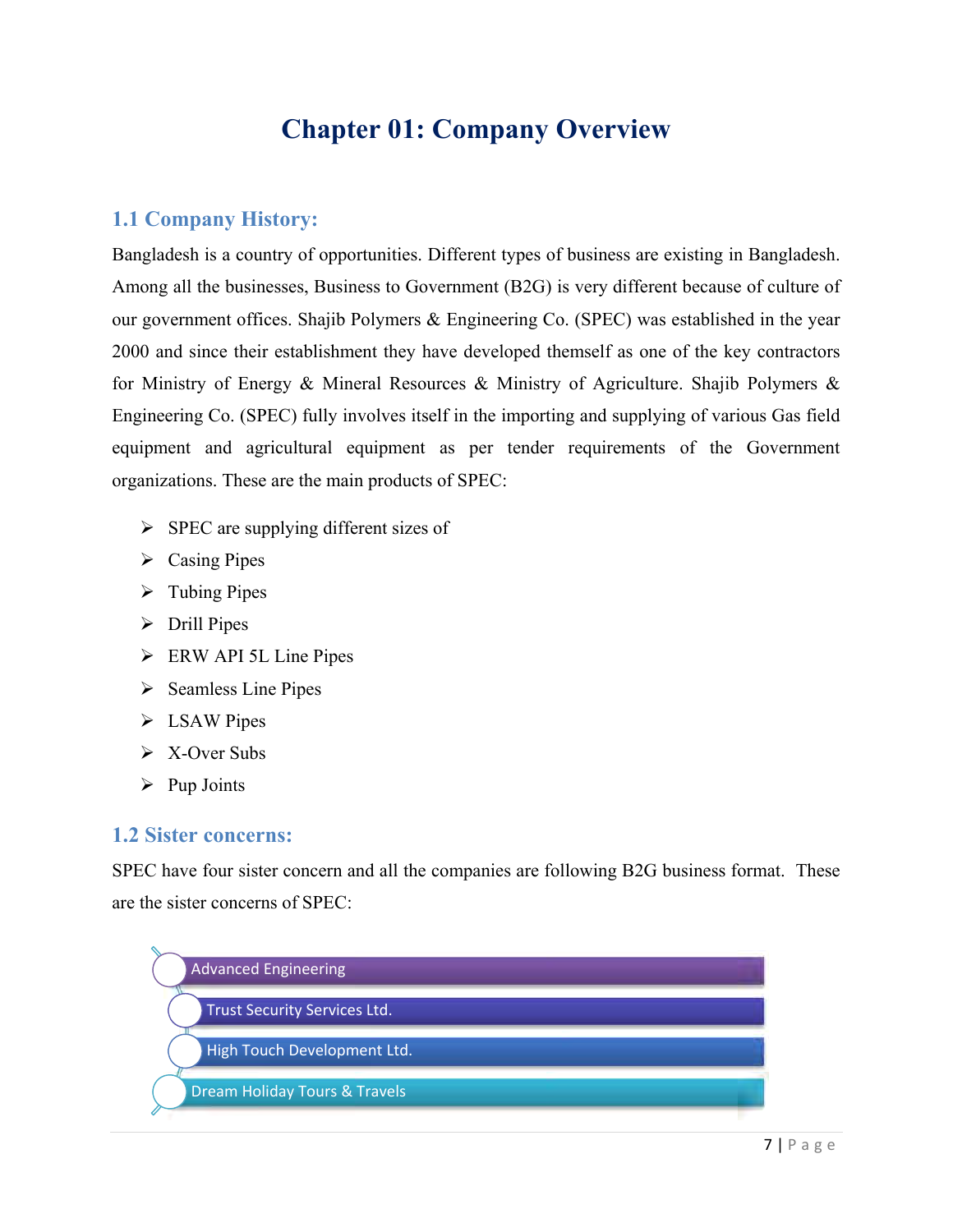#### **1.1.1 Advanced Engineering:**

This company deals with importing heavy machinery. Advanced Engineering is the sole distributor of different reputed Chinese machinery company. Product list of advanced engineering company:

- $\triangleright$  Submersible Pumps
- $\triangleright$  Centrifugal Pumps
- Floating Pumps
- $\triangleright$  Star delta Starter
- $\triangleright$  main switch

They are dealing this business since their establishment for more than 12 years till now with entire customer satisfaction. They are also supplying different types of sand, stone, bamboo etc. to different projects for a very long time.

#### **1.1.2 Trust Security Services Ltd:**

Trust security Service Ltd. and Shajib Polymers & Engineering Co. were started their journey at the same time in the year of 2000. Trust security Service Ltd. provides security services for the government offices. Their big clients are:

- WASA
- $\triangleright$  DESCO
- $\triangleright$  Jiban Bima Corporationporation

Under this company more than 400 people are working. They are also providing securities for the Padma Bridge project in some of the places.

#### **1.1.3 High Touch Development Ltd:**

High Touch Development Ltd stated their journey in 2013. This company deal with different government construction project. They mostly work on building constructions. They already successfully completed: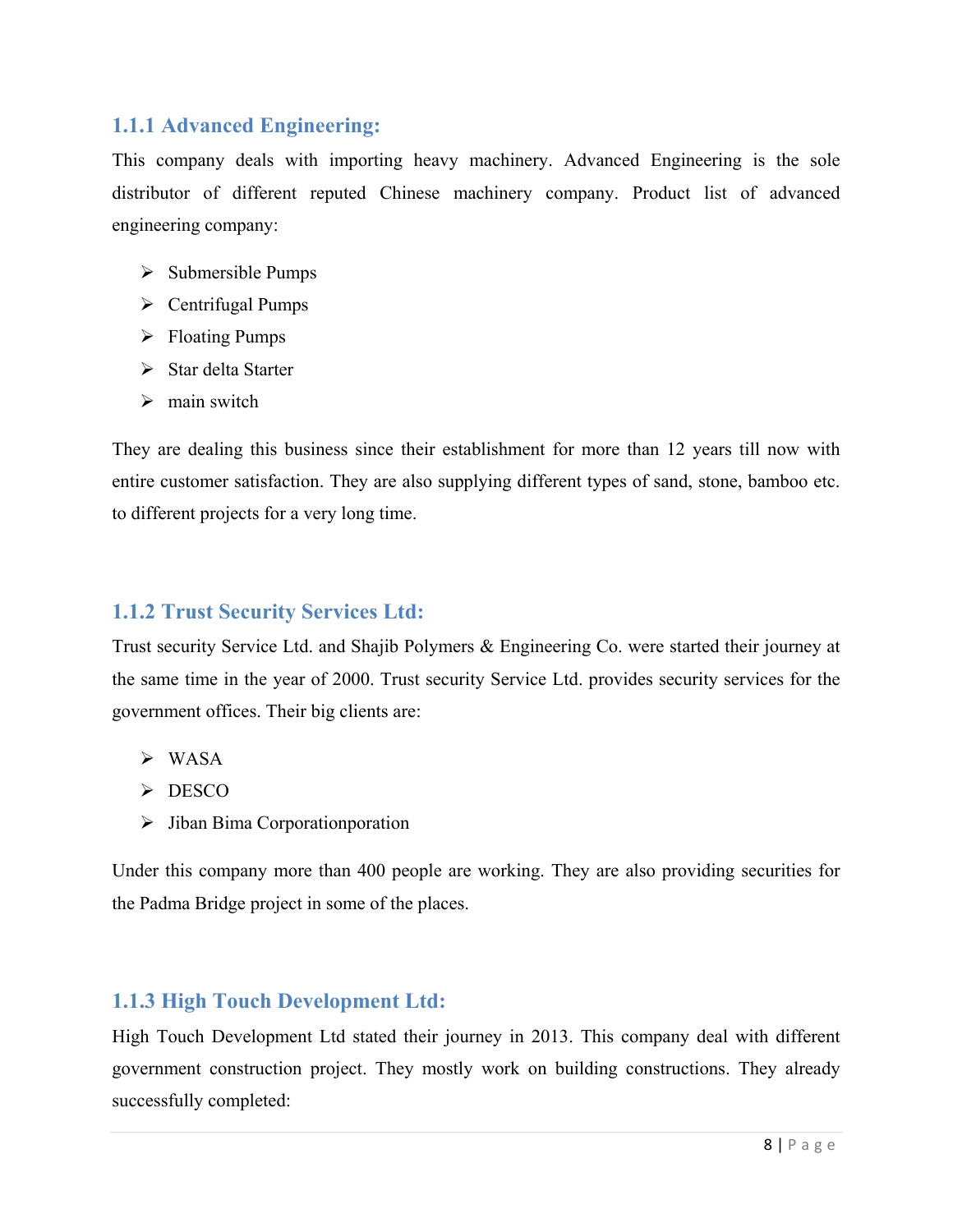- ▶ Comilla University Students Hostel.
- $\triangleright$  Mymansing Medical College New building

These were the big projects they had done so far. Apart from these they also done some small projects for different government organization.

#### **1.1.4 Dream Holiday Tours & Travels:**

In 2015 SPEC start this sister concern and this is the only company that are following B2C business format. Dream Holiday Tours & Travels are offering different types of tourism packages. Recently they are offering packages for:

- $\triangleright$  India
- $\triangleright$  Nepal
- $\triangleright$  Singapore
- > Malaysia
- > Thailand
- $\triangleright$  Indonesia

Apart from this, Dream Holiday Tours & Travels also offering ticketing and visa processing facilities. Currently, five employees are under this company. This is the most recent and small company under SPEC.

#### **1.3 Goal of the Organization:**

To satisfy the Government, meeting their expectations by providing high tech products on time and offering them the best value in terms of standard, quality, rate, environment and after sales service.

### **1.4 Strategic Objectives:**

 $\triangleright$  Keeping good relation with valued and top priority customers.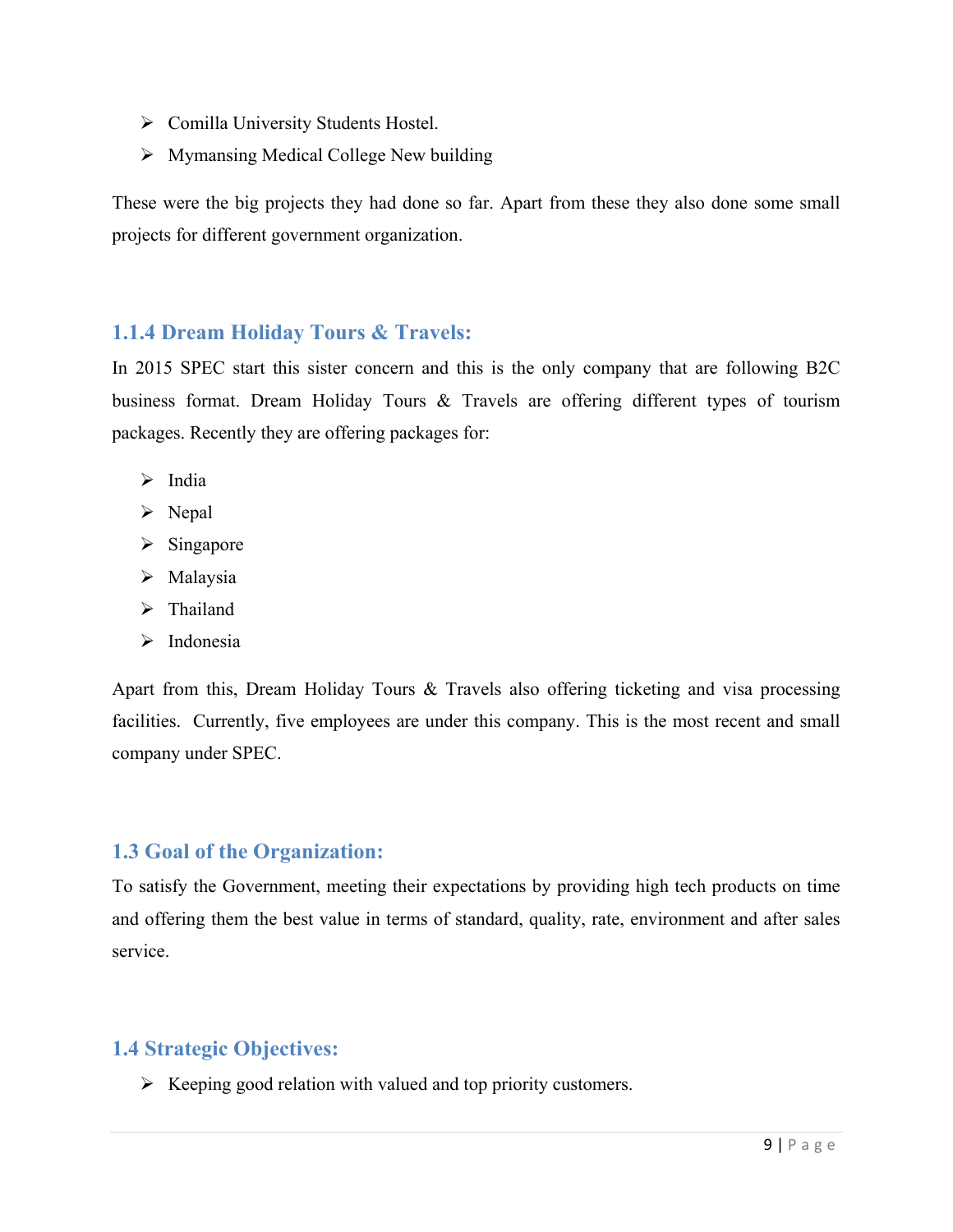- $\triangleright$  Maintaining worthy relation with the suppliers.
- $\triangleright$  Achieving competitive advantage by lowering overall cost linked to that of competitors.
- $\triangleright$  Overtaking competitors by giving after sells servicing facilities.
- $\triangleright$  Establishing the company's brand position in national and international market.

#### **1.5 Marketing Management Orientation:**

In any organization marketing management orientation is very important. No matter what types of business you are doing you need marketing. Here is the marketing management orientation for Shajib Polymers & Engineering Co. (SPEC):

**Production Concept:** Shajib Polymers & Engineering Co. is doing B2G business. Therefore, their main strategy is serving good quality product at a minimum cost. They have contract with well reputed companies those have good reputation in the market already.

**Product Concept:** their product is not fixed because they are fulfilling the requirements of different government contracts.

**Selling Concept**: their selling concept is their connection with the government official, they believe that in B2G business sector lobbying is very important for selling product.

**Marketing Concept:** their marketing based on their service they are providing. In B2G business service quality is very important such as delivery time, product quality, after sales service etc. So, Shajib Polymers & Engineering Co. focusing on these aspects of their service and do their marketing in the market.

**Societal Marketing Concept:** In this concept Shajib Polymers & Engineering Co. is little bit back dated they don't have concentrated that much about their societal marketing concept.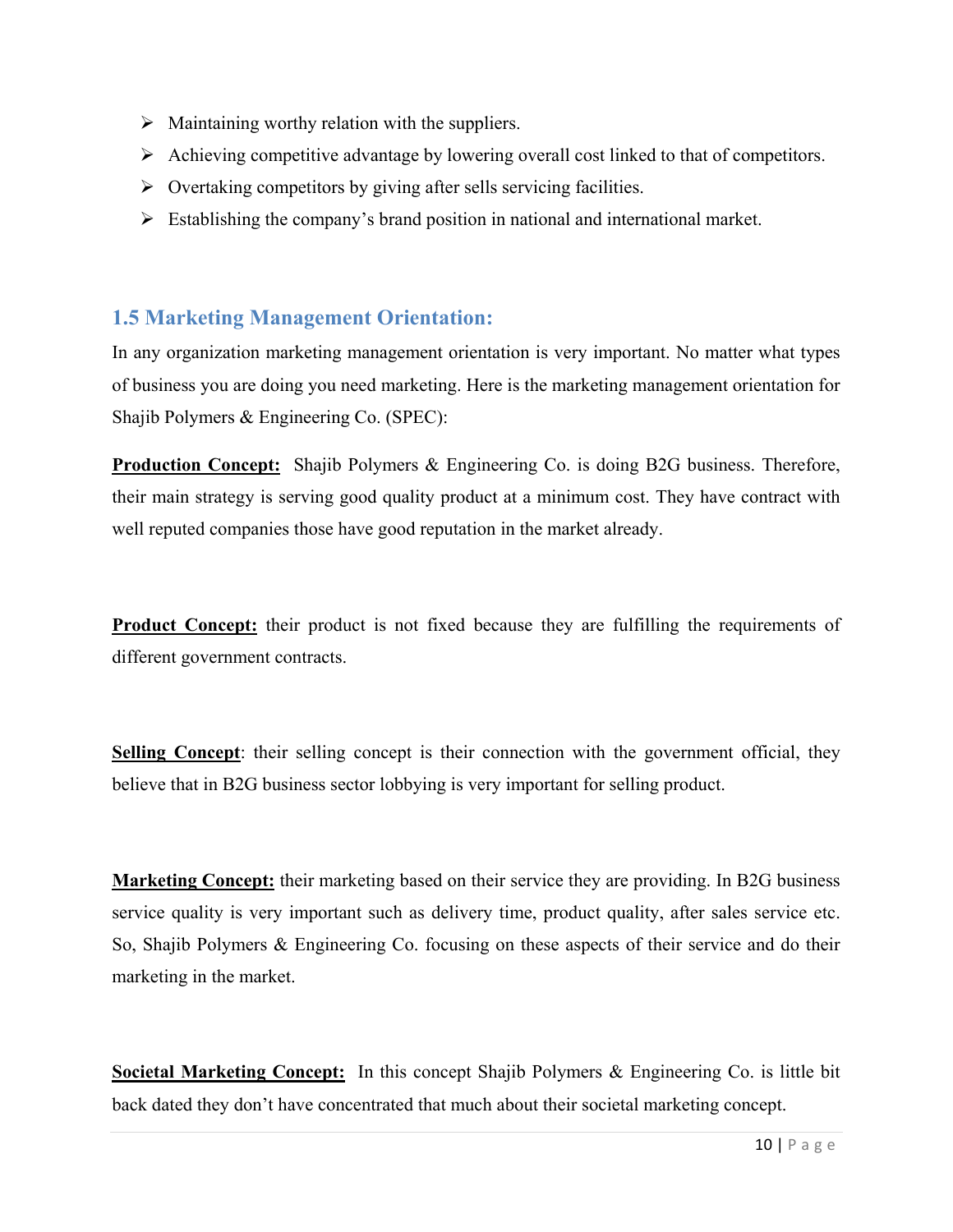### **1.6 SWOT analysis of Shajib Polymers & Engineering Co:**

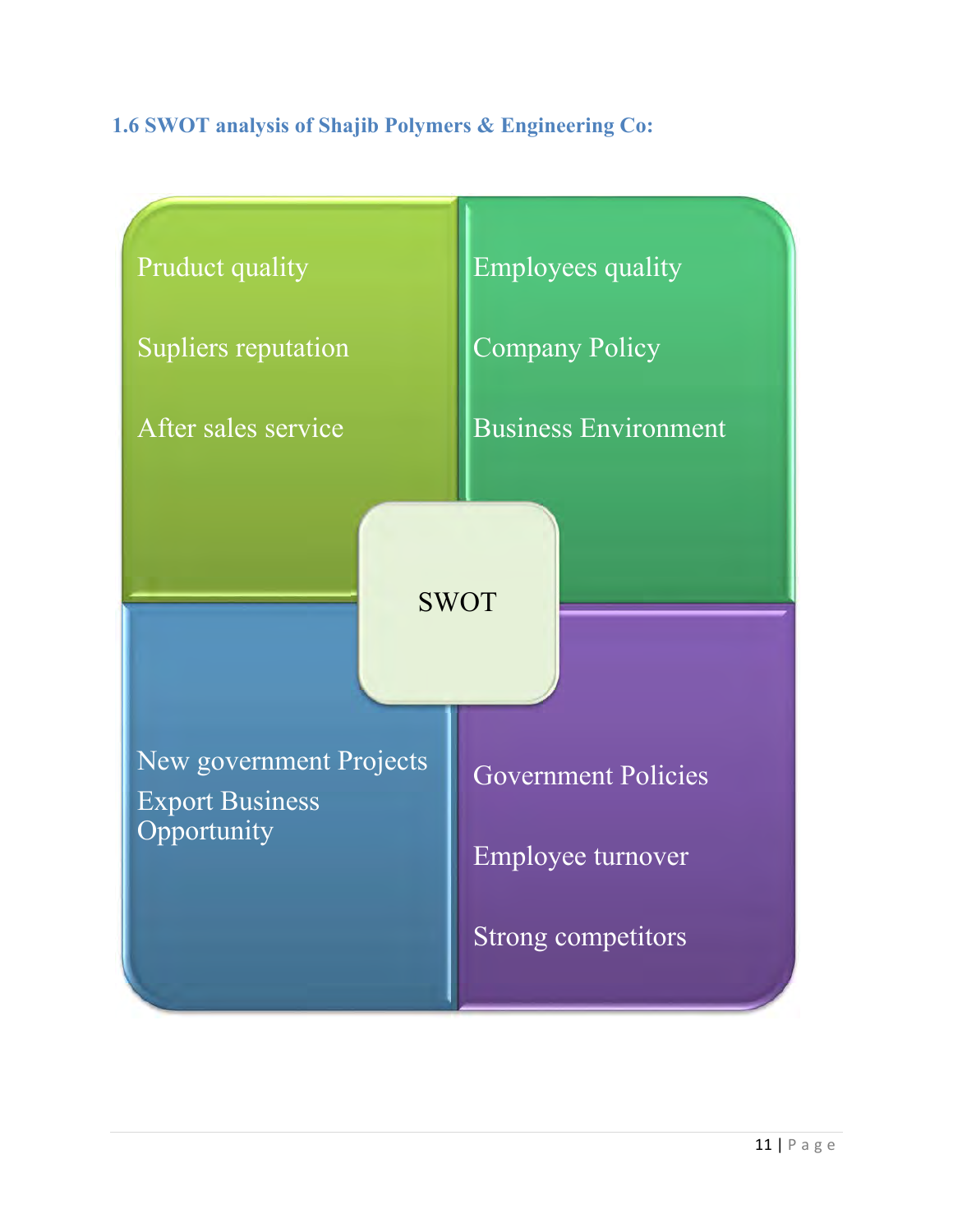### **1.7 Duties of different departments:**

An origination need different departments for the smooth operation and efficient performance. Shajib Polymers & Engineering Co. is well reputed organization so they have organized departments for their betterment. All the departments are observed by managing director of the organization. SPEC have five different departments and these are:



#### **Communication Department:**

This was my assigned department in Shajib Polymers & Engineering Co. My supervisor set me under this department after one week of observation. Maintaining communication with the suppliers and buyers are the core responsibilities of this department. Apart from this, maintaining lobbying with the government's official and also retaining good relation with the suppliers are the very important task of this department.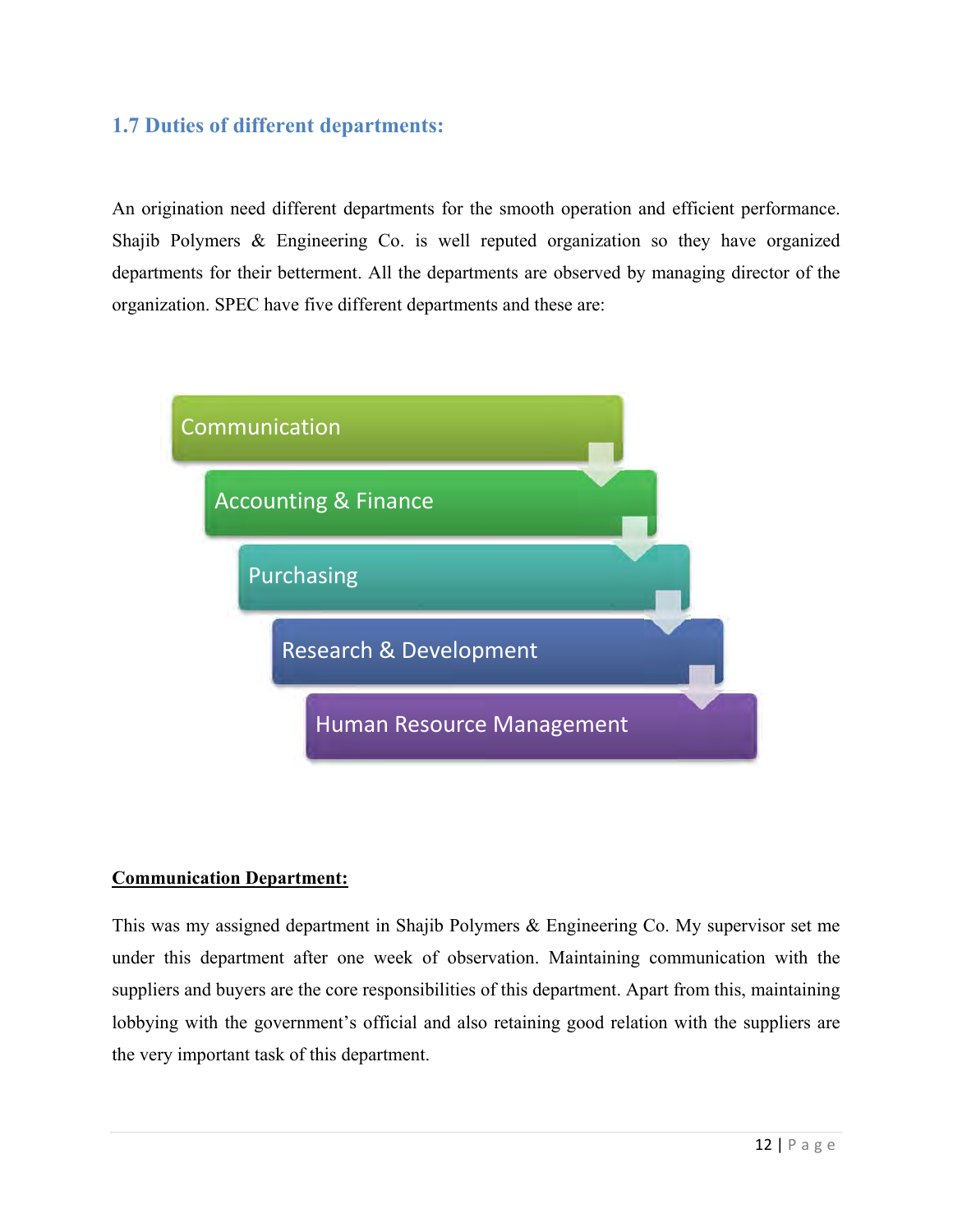#### **Accounting & Finance Department:**

This department is responsible for all kind of financial work. Forecasting the cost of any project is very important to bead a tender, accounting and finance department are doing this very important job very effectively. Importing goods from other countries need lot of paper works with the bank such as LC, Loan Papers etc. Accounting and finance department are doing all kind of dealing for the loan and LC with bank and other financial institution. Because of company's security I was not able to get detail information about this department.

#### **Purchasing Department:**

To maintain the quality of the product purchasing department do their best. Importing from other countries are not very easy all the time. After giving the final order company need to check each and every detail of that product. Bargaining is also a part of any huge purchase. If an organization can't make profit by purchasing technique they can't make profit by selling. There for purchasing is very important for Shajib Polymers & Engineering Co. Responsible officers from this department visits the factory of the foreign suppliers and negotiate the price after giving the final purchase order. This department also search the perfect suppliers for different kind of products. So, this team plays a very important role in Shajib Polymers & Engineering Co.

#### **Research and Development:**

Research and development is very important for progressing of a company. This team continuously search for new invention in the product that Shajib Polymers & Engineering Co. offers. Its ensure the better service from others. Shajib Polymers & Engineering Co. always wants to bring new technologies to our country that is why this department is working harder.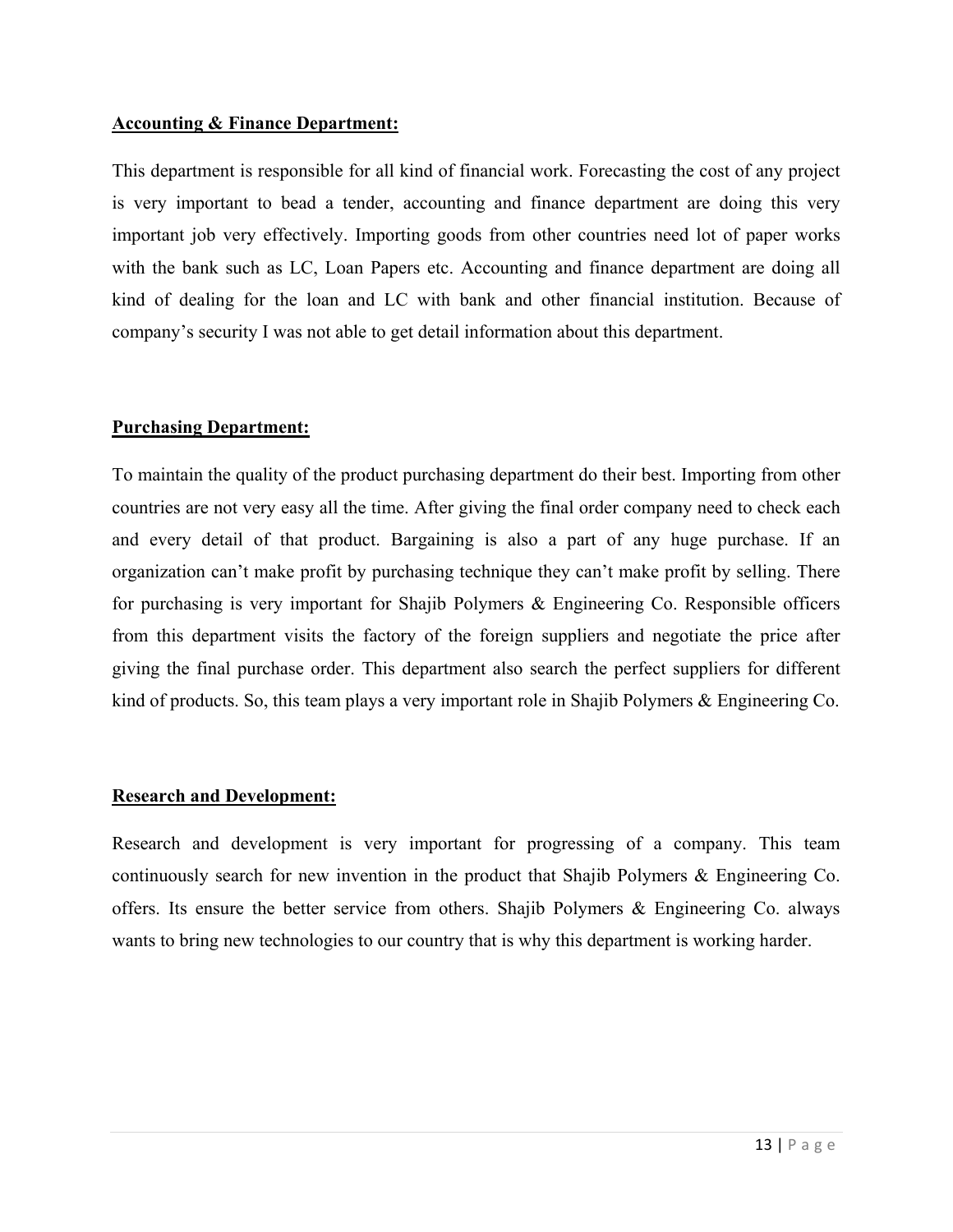#### **Human Resource Management:**

Recruitment, training, professional improvement, compensation and benefits, employee relations, industrial relations, employment law, compliance, disciplinary and grievance issues, redundancies etc. these are issues that Human resource management department employees are involved with.

#### **2.8 Hierarchical Structure:**



The Chairman is in the top of the hierarchy. A managing director is similarly in the upper level. In middle level there are different levels of manager like the Marketing manager, Accounting  $\&$ Finance manager, Purchasing manager, R&D manager and Human resource manager. The general employees and labor are in the lower level. The higher level management take all the decisions with the help of middle level and lower level employees.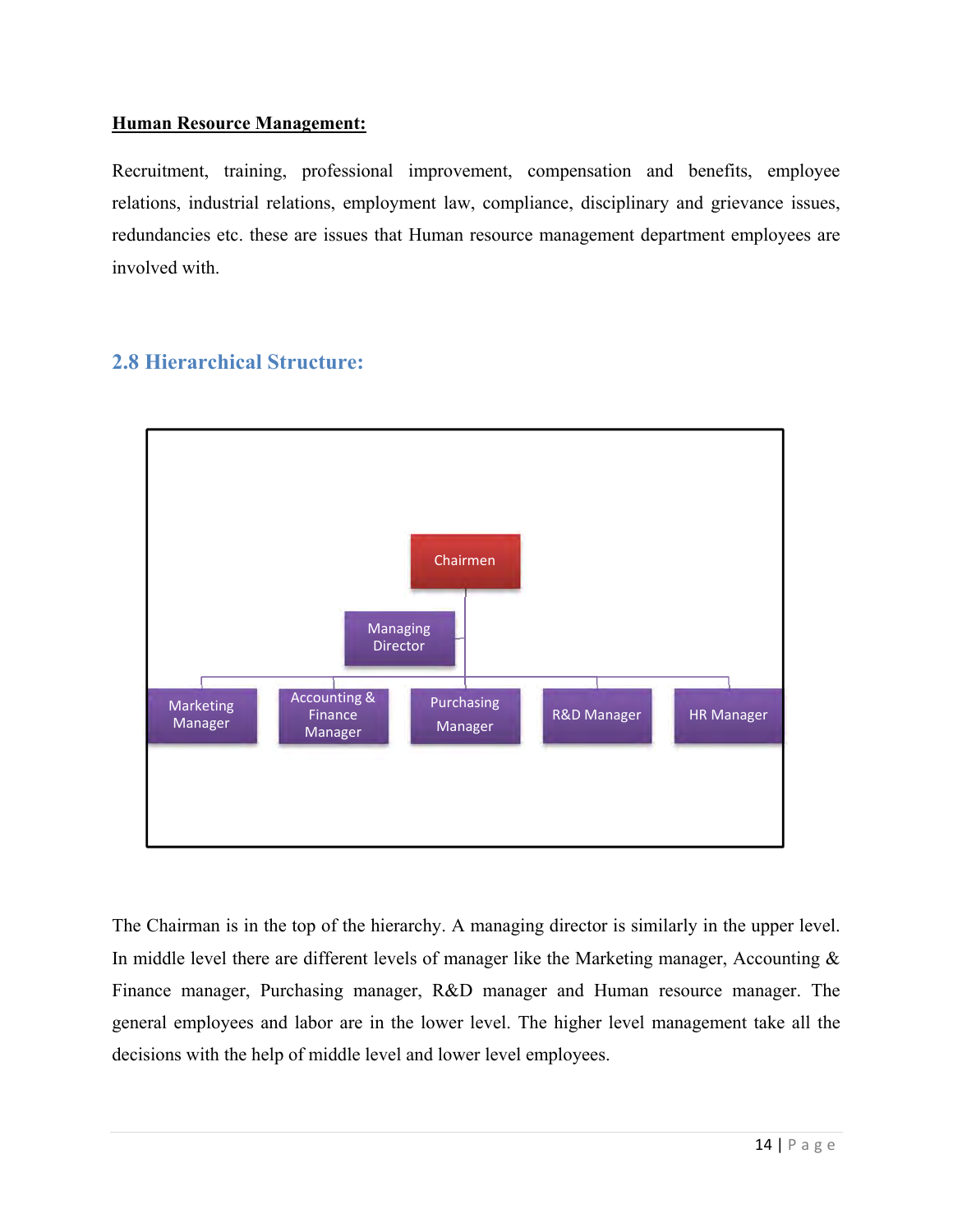### **1.9 Successful Projects of Shajib Polymers & Engineering Co:**

| S.L No. | Name of Buyer with address                                                     | <b>Name of Items</b>                                | Ory.                  | <b>Yirar of Supply</b> |
|---------|--------------------------------------------------------------------------------|-----------------------------------------------------|-----------------------|------------------------|
| 1.      | Dhaka WASA, EREWSSP, WASA Bhaban, Kawran Bazar, Dhaka                          | 18" dia ERW Housing Pipe                            | 1572 M                | 2013                   |
| 2.      | Dhaka WASA, EREWSSP, WASA Bhaban, Kawran Bazar, Dhaka                          | 18" dia ERW Housing Pipe                            | 1650 M                | 2013                   |
| 3.      | Dhaka WASA, WASA Bhaban, Water (R&D) Div-2, Kawran Bazar, Dhaka                | 200 m dia S.S. Screen                               | 1401 M                | 2013                   |
| 4.      | Barind Multipurpose Development Authority (BMDA), Barendra Bhaban,<br>Rajshahi | 6" S.S. Strainer                                    | 2000 M                | 2010                   |
| 5.      | <b>BAPEX</b>                                                                   | Different Types of Casing Pipe                      | 6150 M                | 2013                   |
| 6.      | <b>BAPEX</b>                                                                   | <b>Casing Pipe</b>                                  | 32000 M               | 2012                   |
| 7.      | <b>BGFCL</b>                                                                   | Different Types of Casing &<br>Tubing               | 1,31,525 ft           | 2013                   |
| 8.      | <b>BGDCL</b>                                                                   | 16" ERW Line Pipe &<br>20 Casing                    | 4,991.90 M<br>& 969 M | 2011                   |
| 9.      | DWASA, EREWSSP, WASA Bhaban, Kawran Bazar, Dhaka                               | 1.5 Cusec capacity at 75 M<br>Head Submersible Pump | 20 set                | 2010                   |

These are some most successful project by Shajib Polymers & Engineering Co. till now:

### **1.10 Company Profile:**

| Address               | 32 (119/1-Old), Segunbagicha (First Floor), Dhaka-1000. |
|-----------------------|---------------------------------------------------------|
| Telephone No.         | $+88-02-933-2836$                                       |
| Email                 | spec1551@yahoo.com                                      |
| Website               | http://shajibpolymers.weebly.com/                       |
| Year of Establishment | 2000                                                    |
| Total employee        | $50+$                                                   |
| Main clients          | <b>TITAS</b>                                            |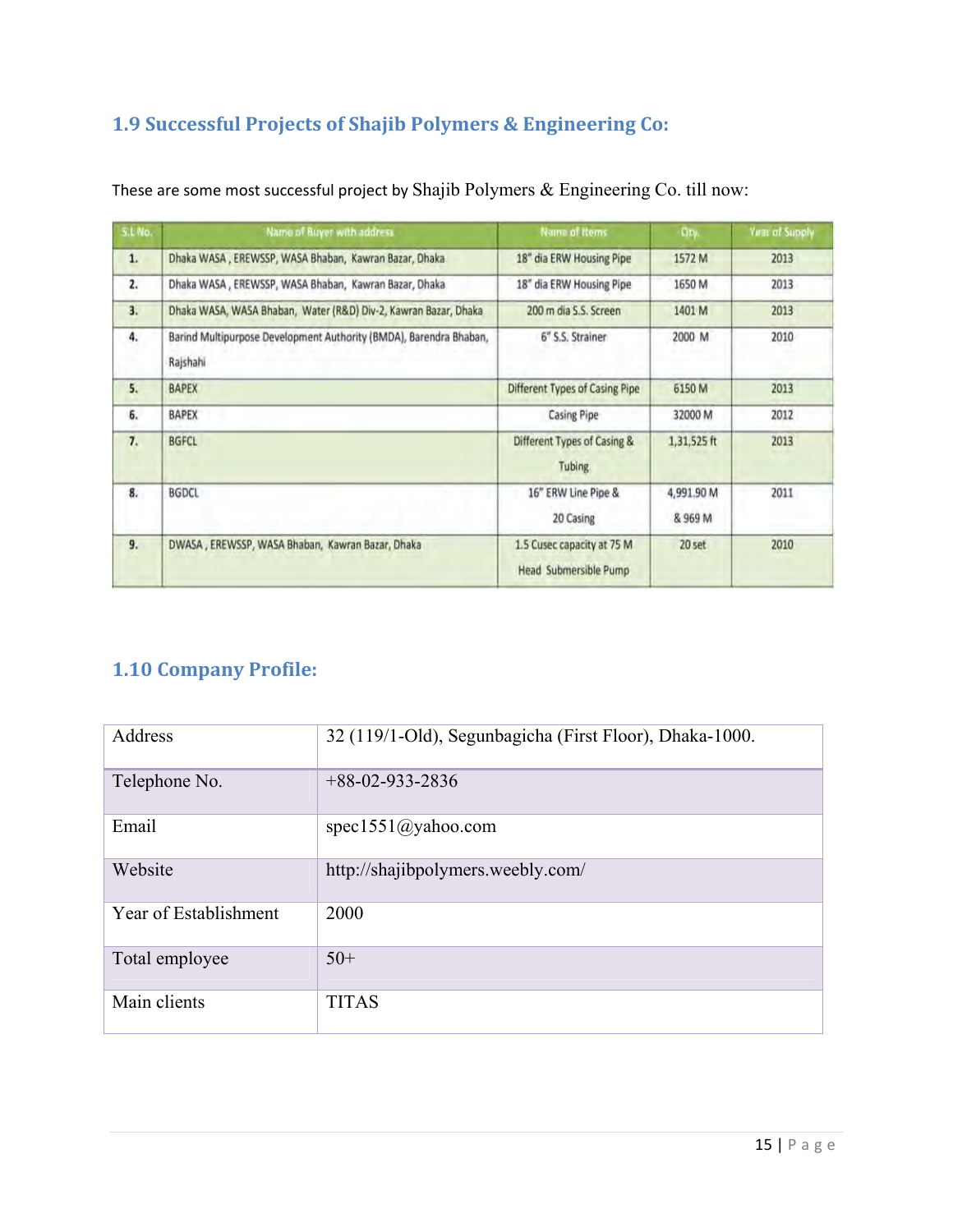# **Chapter 02: Reflection of my Internship**

#### **2.1 My department in Shajib Polymers & Engineering Co:**

Communication department of such organization plays a very important role. This department is responsible for some most important work such as maintaining communication with the suppliers from other countries and also continue the lobbying with government officials.

Communication department is under supervision of Managing Director (Mr. Shakhawat Hossain). Passing all kind of important information to the exporters from different countries is very important. Purchasing department fix every specification of the product and give it to us and we send this information and ask for quotation. Our team also communicate with the government official by visiting them and through email.

Apart from this our team also have some extra work, we assure well accommodation and entertainment when our suppliers from different countries came to Bangladesh for detail meeting.

#### **2.2 My role as an Intern:**

My contribution was worth of a three-month period where my only task was to serve my team members with utmost support and help them to ease their workload. I was mainly taken as an intern to help the team in their working processes. So, I was assigned with different roles during my internship. They are following:

- $\triangleright$  Email communication
- $\triangleright$  Hospitality of the guests
- $\triangleright$  Meeting arrangement

Among these three responsibilities I mostly do the email communication. In the very beginning of my internship my first job was observing my coworker and understand how the whole process wok in this organization. After one week my supervisor found me as an effective worker in communication department and give the task that I mention earlier. I tried my level best to give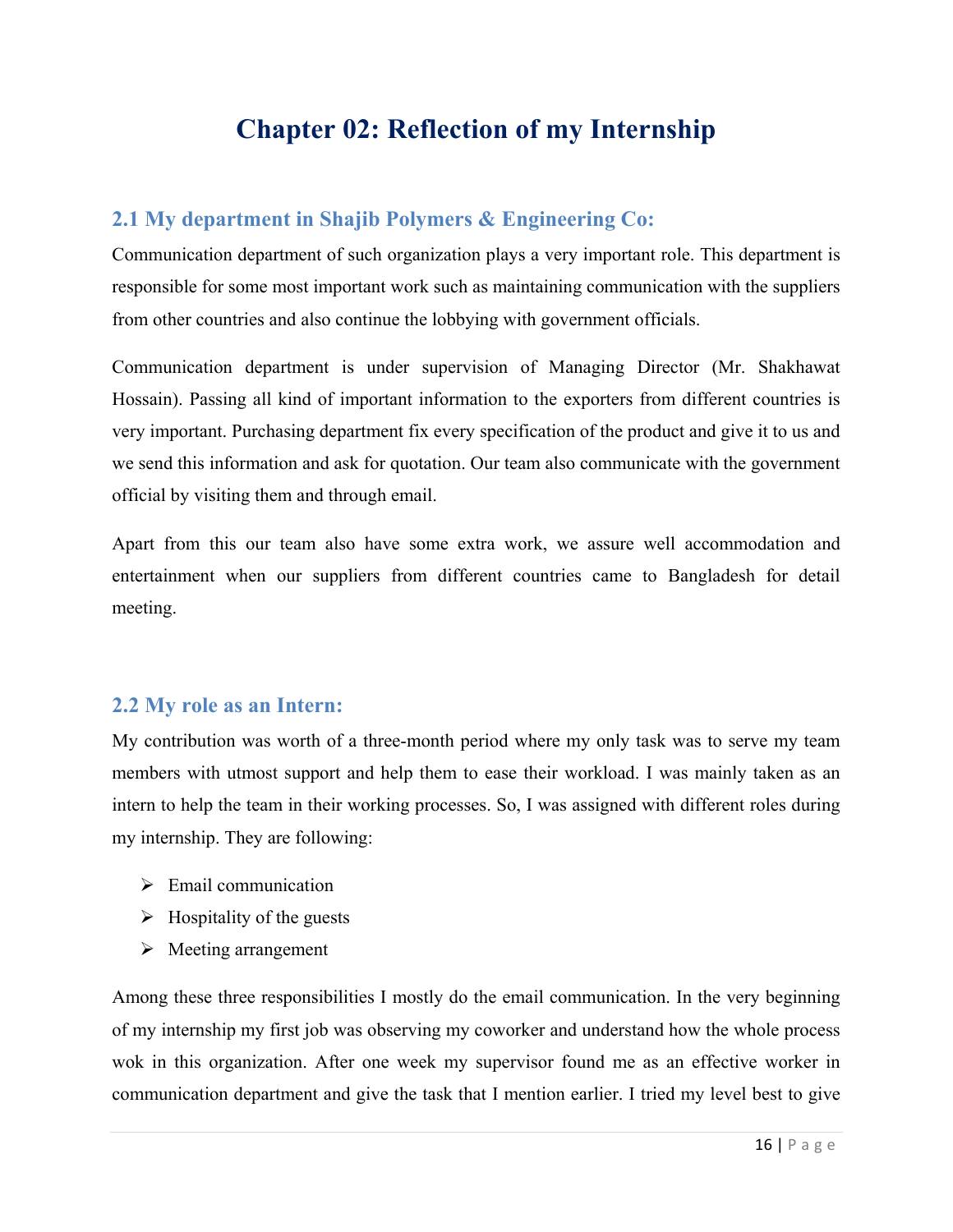my best effort for the organization. After few weeks after my internship started I found myself very busy with my work. My supervisor gave me one important responsibilities when some business delegate arrived in Bangladesh for a very important meeting. He gives me the full responsibilities for the hospitality of the guests. I found this job very interesting because during this period of time I have learned a lot from the delegates.

During my internship program, I have strained my level best to give as much as I could for the progress of the organization. My target was to make such as an impression among the employees of the unit that whenever I left the organization after completing the internship, they can feel the essentiality of mine. Since, my assignment on the department was not based on any particular project; it would be difficult for me to quantify the overall value of my work. However, the way I have contributed on the numerous operations of the department can be divided into few parts.

#### **2.3 Working Environment:**

According to world renowned psychologist Frederick Herzberg, working environment of an organization plays a major part in employee's job satisfaction. Collaborative coworkers and positive attitude is the most important thing in a work place. Working efficiency is very high in those organizations were employees are collaborative and helpful. The working environment in Shajib Polymers & Engineering Co. (SPEC) is very good because they work together and celebrate together.

#### **Experience of organizational Culture:**

In order to achieve success in the corporate world everyone should maintain a sound relation with his/her coworker as well as superior. I have always tried to maintain a good relation with my coworker and supervisor within the organization. The employees of Shajib Polymers & Engineering Co. are very much friendly and helpful. Whenever I needed their help, they helped me relentlessly. They are used to be very busy with their daily activities; still they helped me out whenever I needed. They always show their professionalism, dedication and punctuality towards work. Being an intern, I have always tried to be as much professional as I could. I tried to be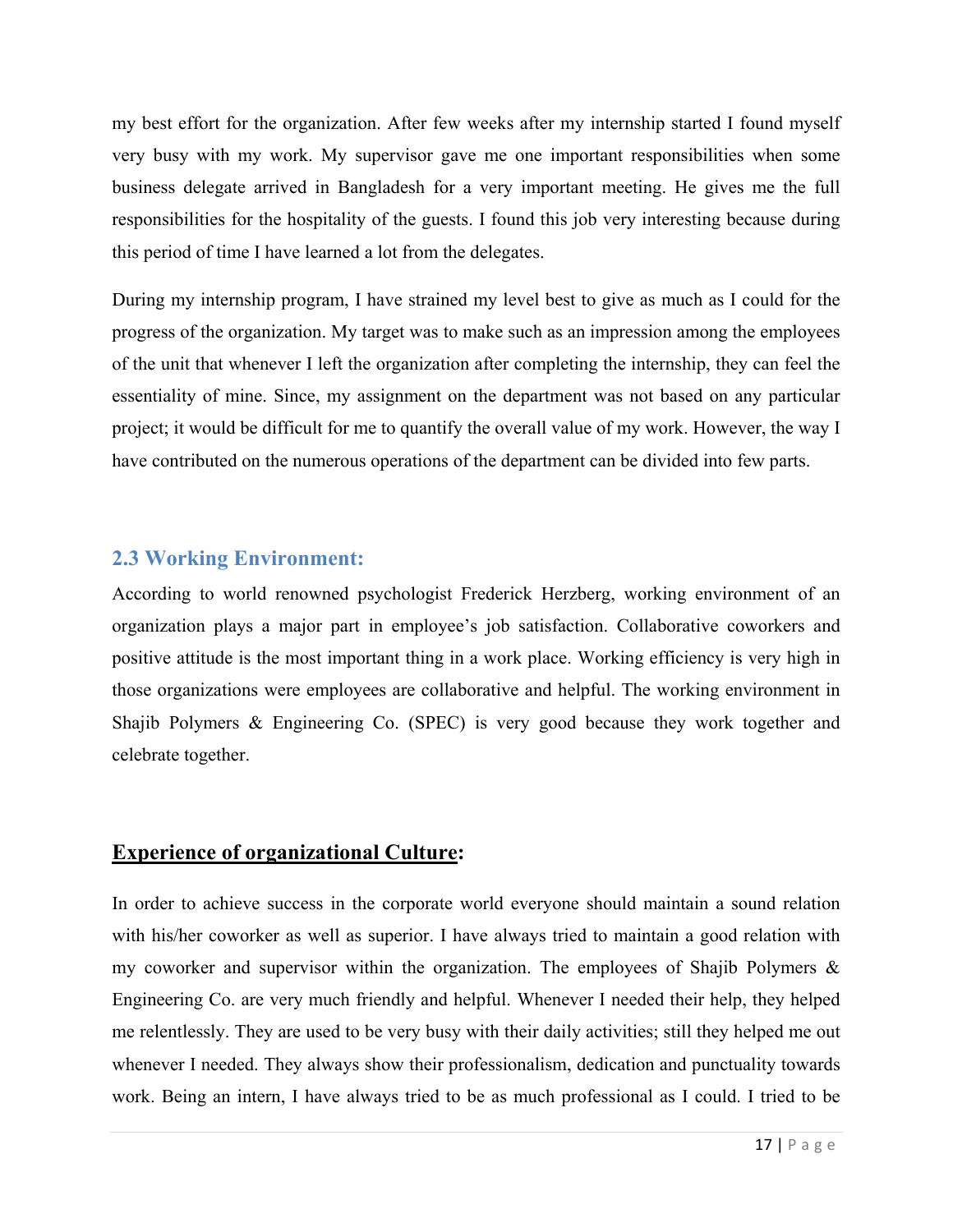punctual and dedicated to my assigned task. If I needed to communicate with any of my coworker, I tried to go through professional way.

I have always seen that they maintain a very formal beside friendly relation within themselves. On the other hand, they are always there for each other in case of any need/help. I was an intern there but I never found anybody who did not help me in understanding my task. While working in Shajib Polymers & Engineering Co, I found a lot of terms which I failed to understand. My coworkers have always spread their helpful hand towards me. I could not thank enough the supervisor, who was always there for me. Whenever, I stuck in any work, he made me understand it properly. Moreover, he assigned me to my daily activities after reaching office. Without his cooperation I could not have learnt this much.

#### **Activities performed & behavior of coworkers:**

At the beginning days of my internship, I was a little bit nervous. I was worried that how I would work with a lot of people who are older than me. But within the first week of my internship I became very much friendly with all, with mostly the coworker of my department. They eased me up and within no time I felt that I am a part of that organization. Sometimes we used to have lunch together outside the office. The behavior I got from them was really appreciated.

The people of my department were used to make the environment livelier. They used to make jokes and share incidents related to their work. Starting from the boss to the employees all of them were very much cooperative and jolly mined people. All the time they tried to make the environment much more lively than other departments. The physical environment was also peaceful. All the employees have separate desk and pc, which make them more comfortable to work. Fully air conditioned space with sufficient lighting make the workplace more pleasant. After considering all the factors, I certainly can say that the working environment in Shajib Polymers & Engineering Co. is admirable.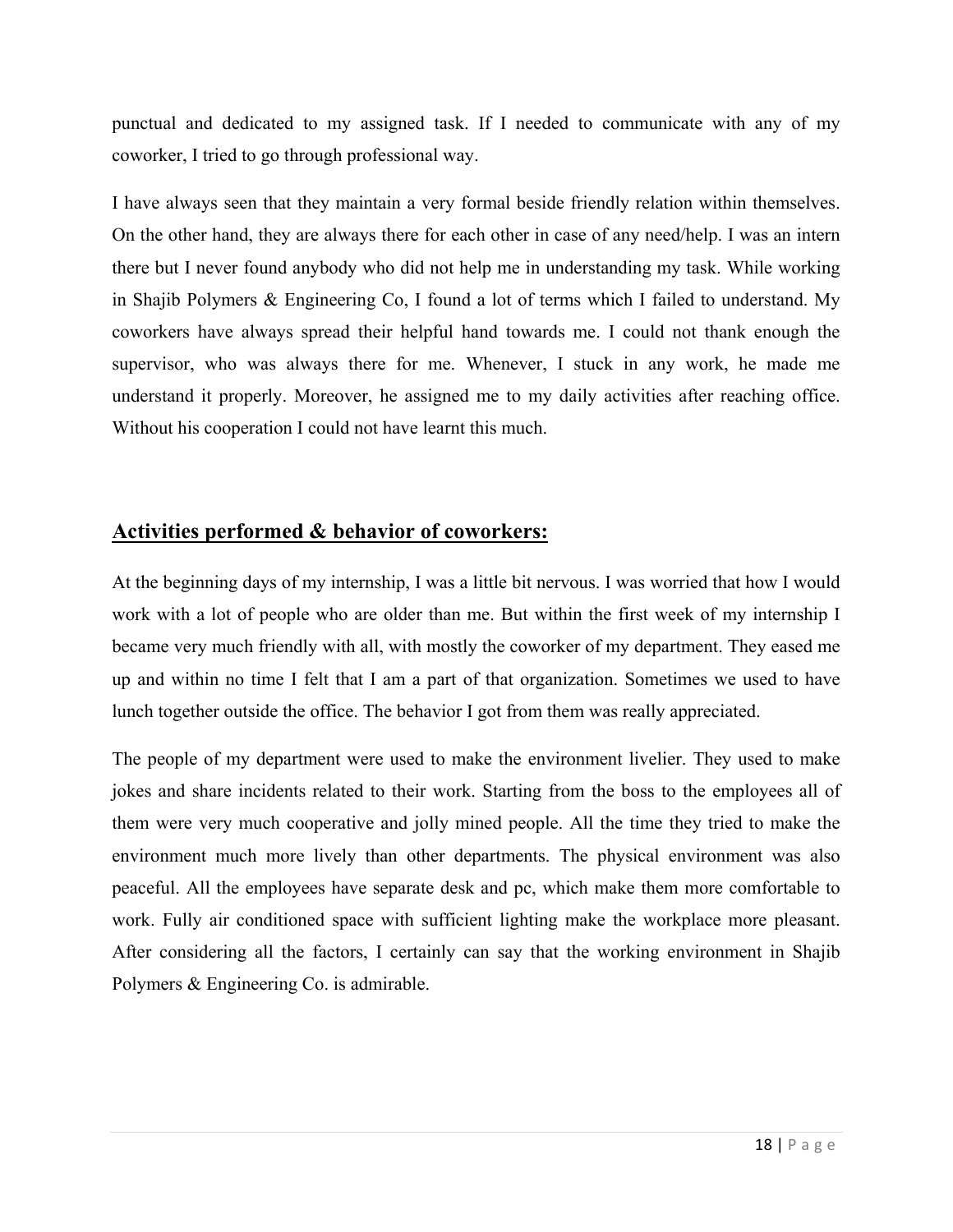#### **2.4 Specific tasks done in my Internship:**

- $\triangleright$  In the very first week of my internship my work was working all the departments. If anyone need help to finish his/her work than he/she call me for their help.
- $\triangleright$  After getting a fixed department, my initial task was giving answers to the email from Hesteel Group (China) after consulting with my supervisor.
- Communicating with government official in TITAS and fixed the time and place for the meeting with my supervisor.
- $\triangleright$  Interacting with the foreigners from china when they came to Bangladesh for visiting Padma Bridge pipe supply project.

#### **2.5 Complications observed in the Organization:**

- $\triangleright$  Shajib Polymers & Engineering Co. does not give other facilities to their employees. Such as, life insurance, Medical insurance, Retirement program, transportation, house rent etc. Lack of these facilities demotivate their employees to work for this organization long time.
- Working is bit longer from other organization. Shajib Polymers & Engineering Co. expect that their employees will work at least for 10 hours. Apart from this, working time is also odd. For example, in SPEC work load increase after 3pm.
- $\triangleright$  Work flow is not smooth in Shajib Polymers & Engineering Co. When projects are going on employees need to work a lot but some time employees do not have any major work to do. I think it is not good for regular work.

#### **2.6 Academic Theories vs. Real Life Implementation:**

In our university life we use to learn about theories and the terms related to our study area but real life is very different from our university learnings. In the real life no matter what you study in your student life, you need to be get updated about your field of work. Courses that I did for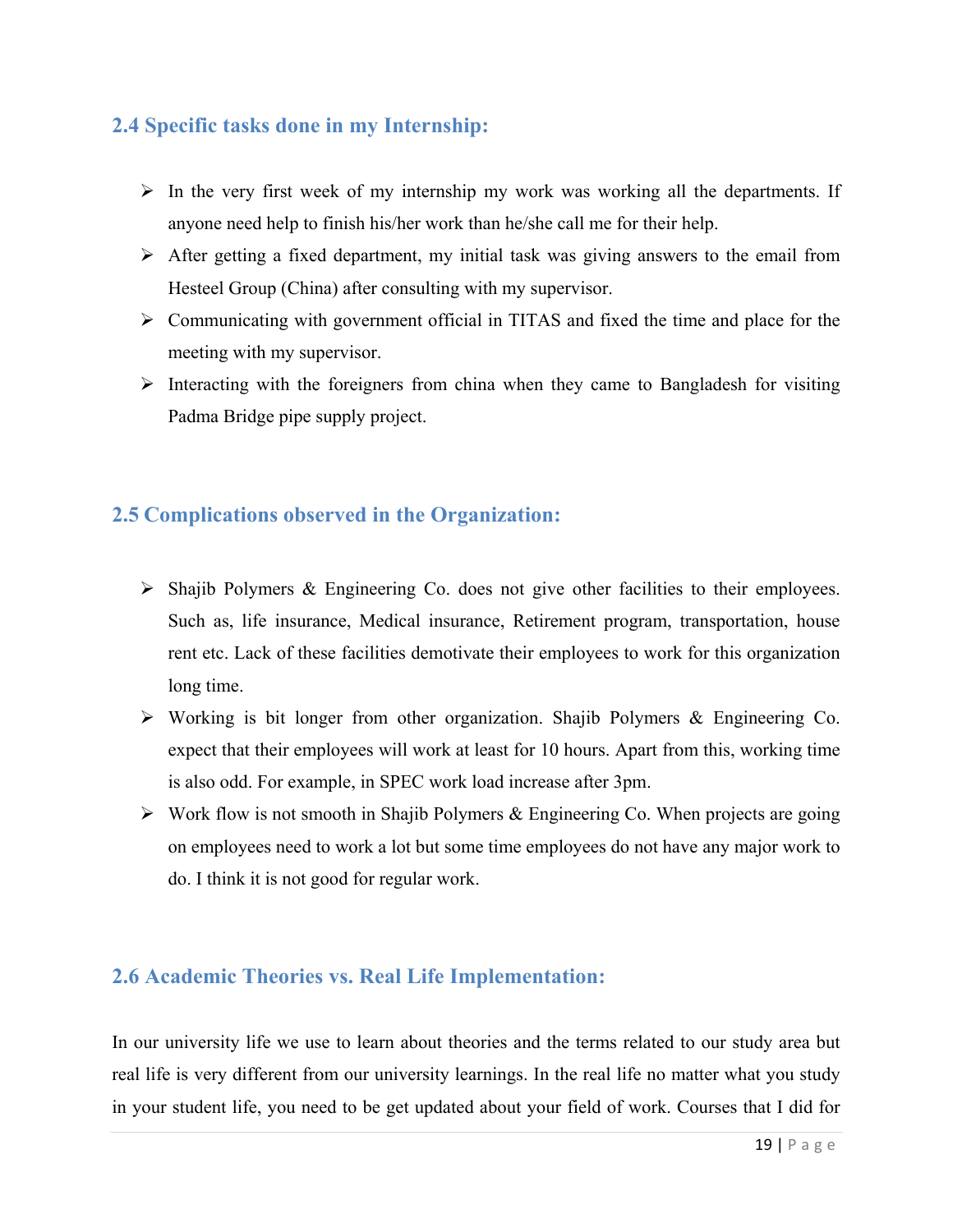my marketing major helped me a lot. I learned MS Excel for the purpose of doing market research of DAN cake, which a task of marketing research course. These learning are very basic compare to the real world. In the organizations people are using MS Excel to make their sales reports, which is very unknown to us. After telling all this thing I think in the marketing major courses we should have learned these things. Universities need to emphasize on digital marketing part and technical marketing knowledge more in the major courses. Our education system more emphasize on theoretical learning rather than practical learnings, which is not helpful in the job market.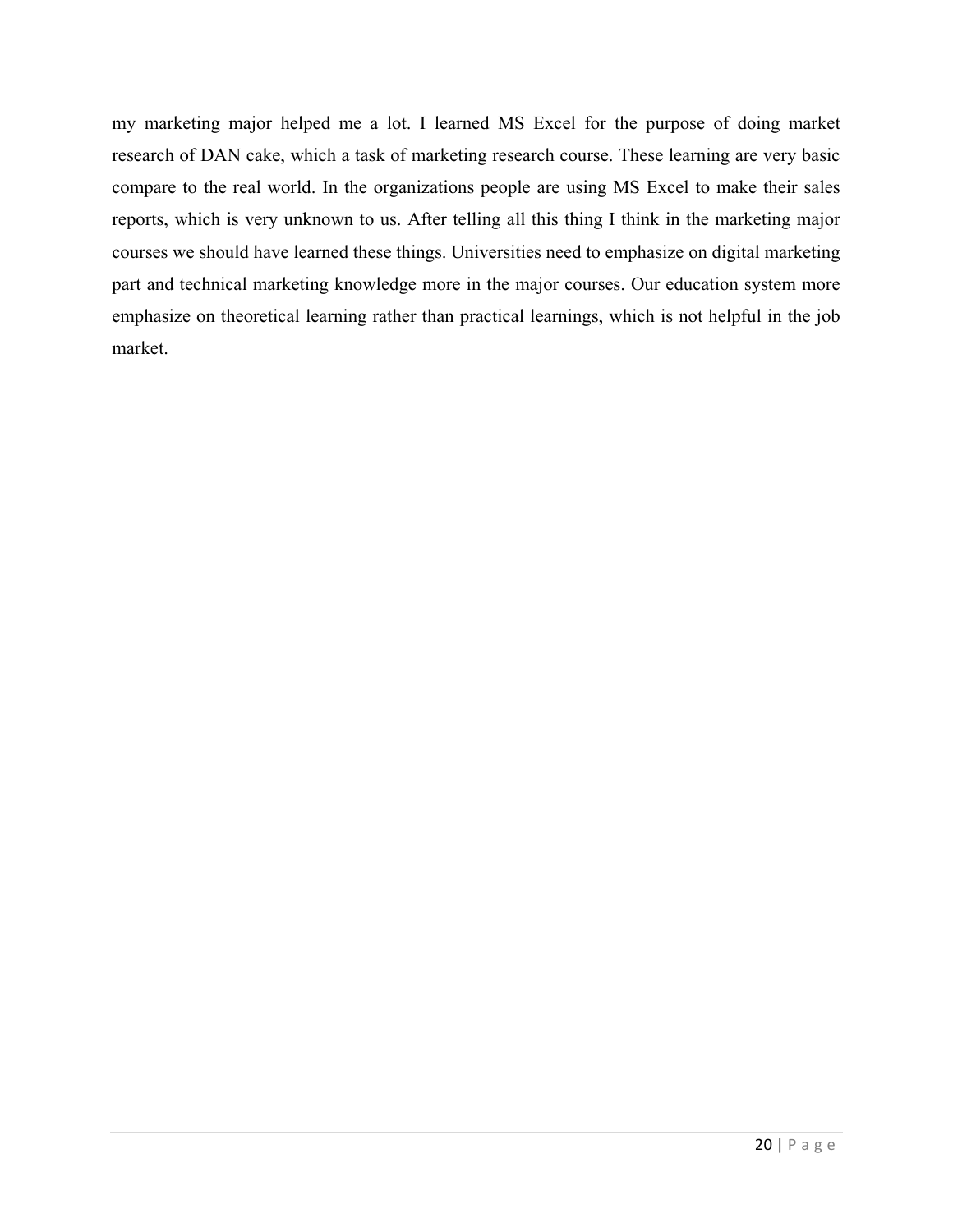### **Chapter 03: Key Lessons from Internship**

As an intern my target was gaining knowledge about the real life work and also know about the corporate culture. My thought was like as other interns. Few days later my point of view get chanced, at that point of time I thought that I should learn something about operational work of the organization. Therefore, I gain some practical knowledge from my internship. When I did some specific tasks its help me gain more knowledge about organizational culture. Now I am going to discuss about my key lessons learned from internship:

#### **3.1 Real life experience about the operations of an organization:**

In the four years of journey we came to know about the operations of different kind of organizations such as, Bank, financial institutions, NGO, Multinational companies, service industries and so on. We only learn about these organizations from our study material, we did not get the chance to go there and observe their work. Internship opportunity gave me that chance and I took the full advantage.

#### **3.2 Management Skills:**

In an organization you need do different types of work after finishing your regular work. My supervisor used to give me different types of work after finishing my core responsibilities. So by this time I have learned some managerial skills. Such as, time management, team work, meting deadline, setting the target, multitasking, forecasting and mane more.

#### **3.3 Maintaining Interpersonal Relationship:**

According to fortune 500 CEOs maintain interpersonal skills is the key to success. When I stepped into my internship program I understand the value of their words. In an organization if you want to work effectively you need to communicate with different persons into the organization because without their help you can't do well. By maintaining interpersonal relationship, I have learned organized verbal communication, nonverbal communication,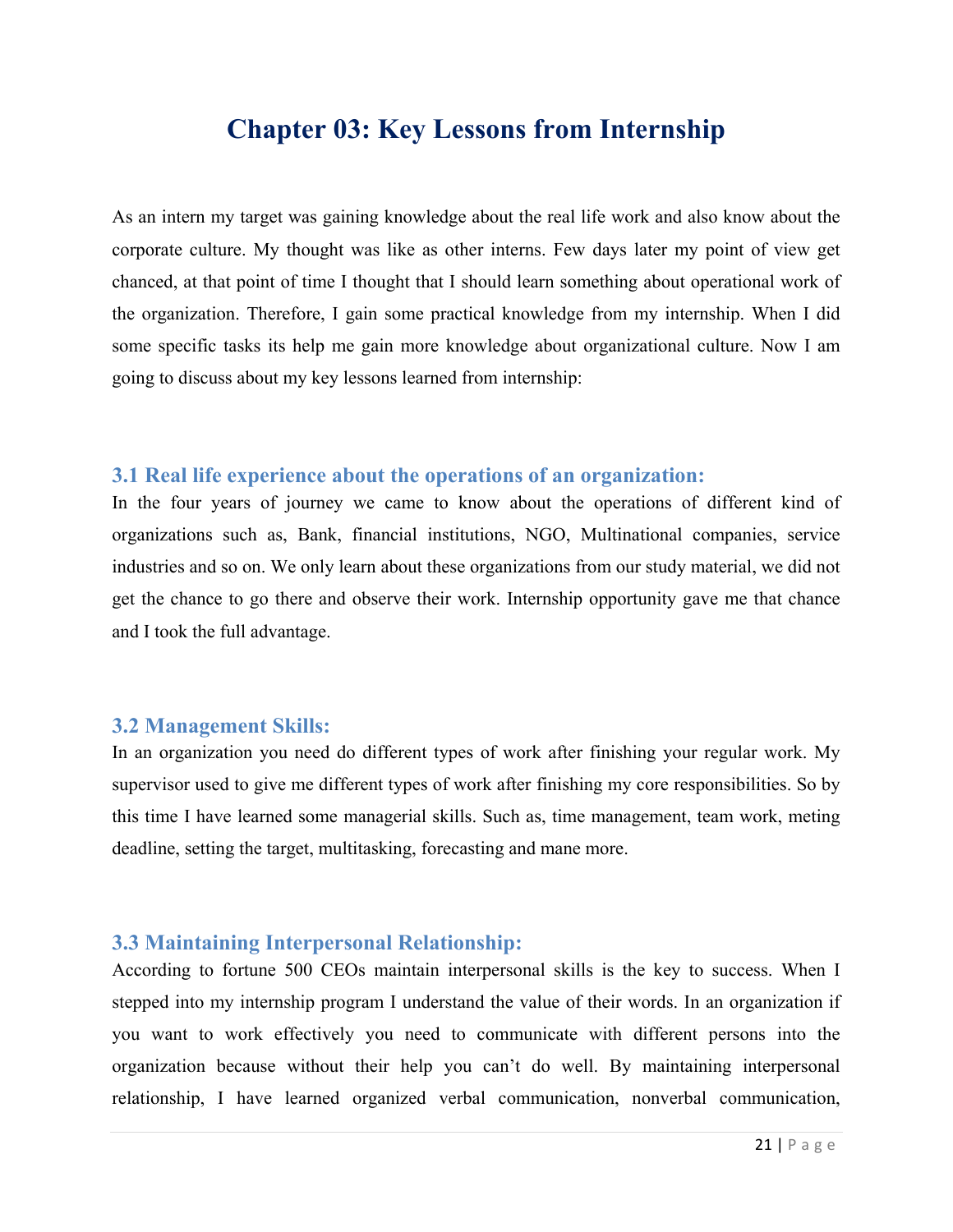decision making skills, listing skills and so on. These skills will help me out throughout my career.

#### **3.4 Particular Progress:**

Thorough out my internship I have learned how to work under presser. I used to do different task at a time and I need to take care about the deadline. So, under that situation I have learned the most important thing that is how to prioritize the work and work under pressure.

#### **3.5 Improvement in Analytical Thinking:**

Decision making in the real world is the most tough job. After taking any decision you need know about the both side of your decision and this is the most challenging part, you need analyze every alternative situation and take the best decision for the organization. In my field of work there is not any scope to learn this analytical skill but I observer my supervisor very closely. I think my analytical skill improved b observing him.

#### **3.6 Learning about B2G business:**

In my student life I have learned a lot about B2C and B2B business but after jointing my internship I get chance to know about B2G business very briefly. I came to know about entire business operation of Shajib Polymers & Engineering Co. How this organization maintain corporate lobbying, how they pick a good supplier, how they ensure further contract, how they gain revenue and many more about their operation of B2G business. These experiences excite me very much for continuing my career on this business field.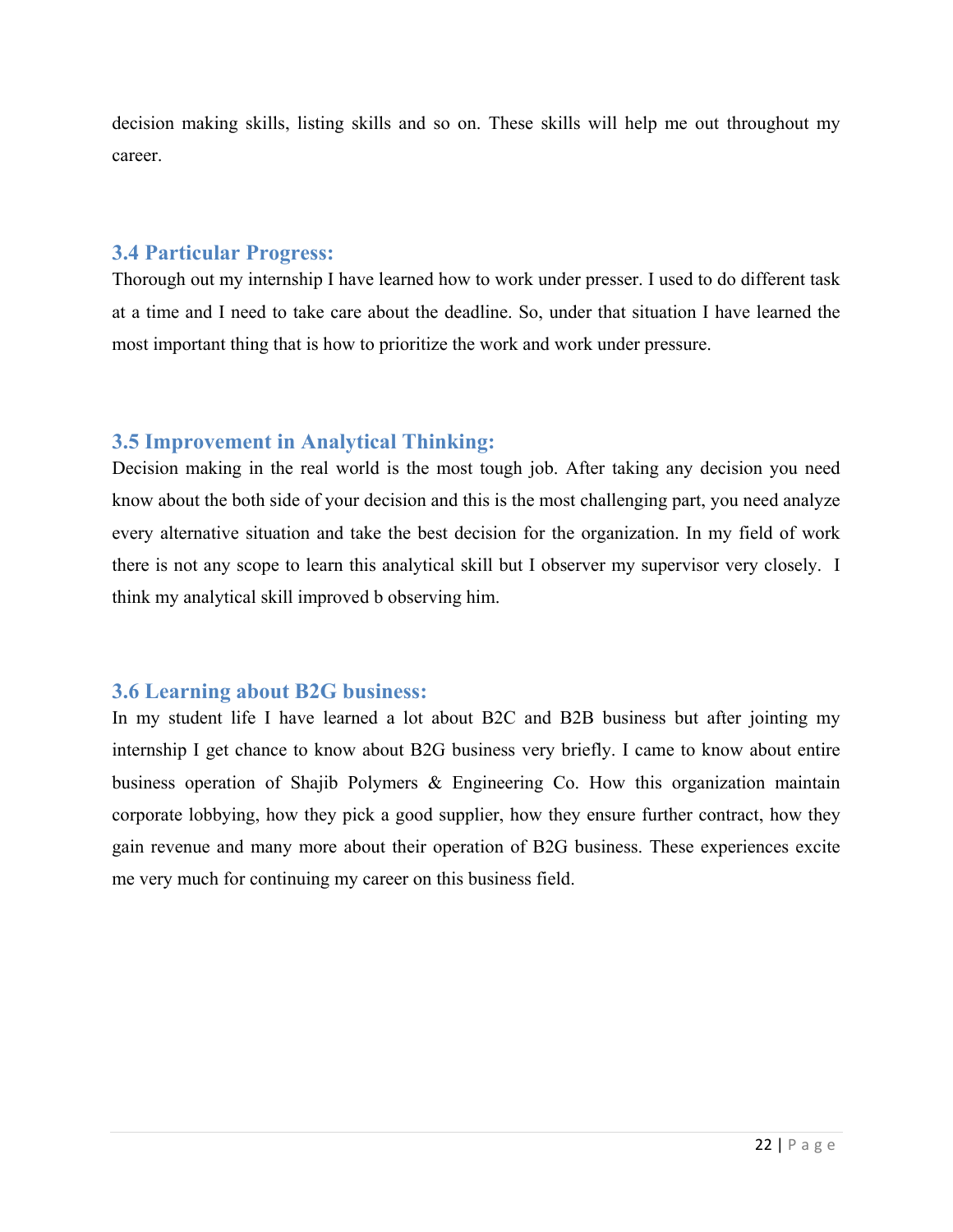# **Chapter 04: Difference between Expectation and Experience**

Throughout the four years course learning I have gathered the knowledge about theoretical terms. But there was a gap between my course learning and my internship experience. Being marketing major my dream was to pursue my internship in that area so that I can show some of my analytical skills. When I joined internship in a B2G organization, I have found some differences-

- $\triangleright$  Academic course and the learning from those courses are very much different from real life implementation. From the theoretical courses we learnt the basic knowledge. But to work in the real life we need to be more knowledgeable and up-to-date. Our MIS courses should have revised syllabus. My marketing courses helped me a lot for this internship, as we have used the Microsoft Excel during project work. But the MIS courses helped me very little. From my personal experience I think that our MIS course should be more structured and more course instruments should be introduced. So that we can learn more from this courses and apply those in practical field.
- $\triangleright$  Before starting my internship in Shajib Polymers & Engineering Co. I thought that everyone would dress up as formally. Formality and strict working hour will be maintained there. But I found my perception wrong. While working in Shajib Polymers & Engineering Co. I saw that there is no hard rule for maintaining formal attire. We can be casual. They think that being in casual attire increases their working ability. Everyone has their personal preference for dress; they can wear as their preference. Being formal is necessary in some situations only but not always. Moreover, a strict working hour is not maintained there. Employees start their office from 10:00 am and ends at 06:00 pm. They stay at office until they are done with their responsible works.
- $\triangleright$  Academic knowledge always can guide us proper guideline. But practical knowledge is also important at some points. I have seen from my internship program that my coworkers were used to take some decisions sometimes only based on their previous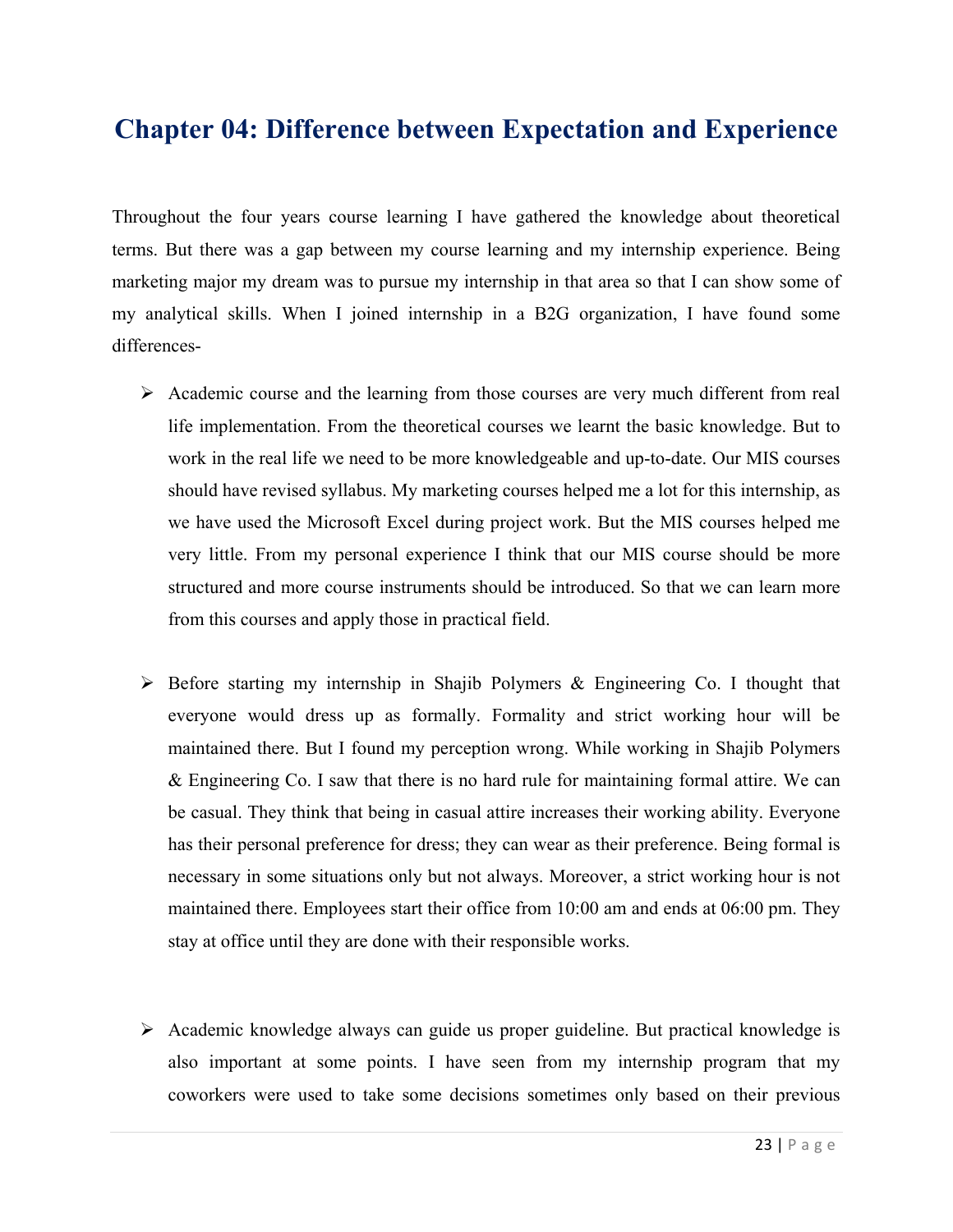experience. In job field, if someone carries any previous working experience, it can add value to his future success. In most of the job, experienced candidates get extra preference. So from my internship period, I have learnt that not only academic knowledge, practical working experience is also very important regarding decision making.

 $\triangleright$  Working smart is much more valuable than working hard. I have seen in my office that my team mates always used to work as a team rather than working individually. From my BRACU life, I have learnt to work in a group. Moreover, if anyone works in a group, the outcome will surely be much more precise. It is not necessary to work faster and quicker always. But working with full resources and coordination makes the work more accurate and error free. Sometimes working quicker cam make conflict, in order to work quick, someone might make mistake. But by working smartly one can have the expected outcome and being preferred by others.

Therefore, from my personal experience, it can be said that there are lot of differences between academic life and practical life working experience. In our academic life, we should shape the academic knowledge according to the need of practical life experience. Our courses should be more practical and give us hand on experience on working life. Academic knowledge can be of great help to solve real life problems; academic knowledge can also provide us with proper guideline but we need to have real life working experience as well.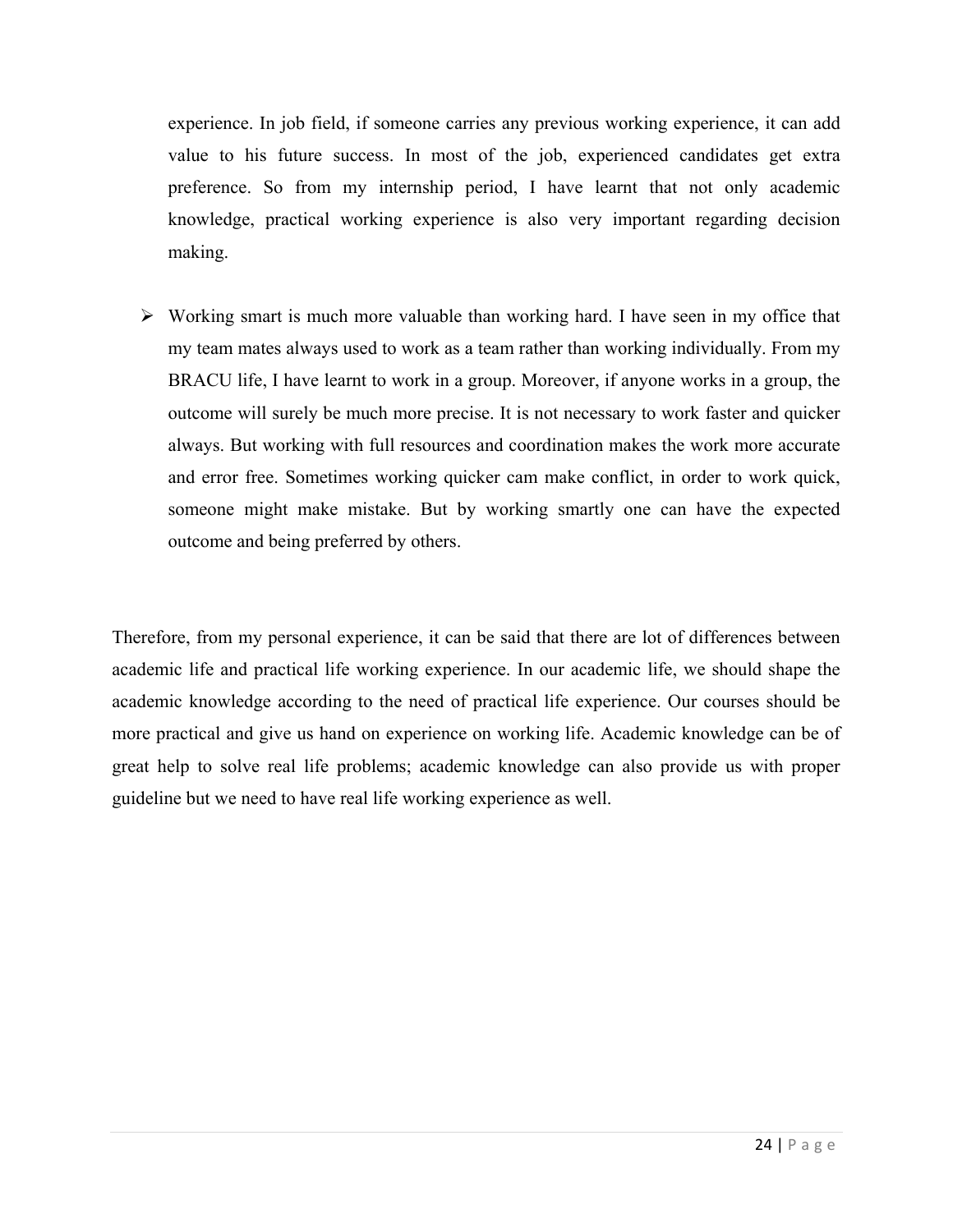## **Chapter 05: Internship Influence on my Future Career**

#### **5.1 Opinion about career:**

Once I completed under graduation with major in Marketing and Finance, I always want to see myself in the marketing sector in a big organization. However, my perception about jobs get chanced after doing my internship. Through my intership I learned a lot about real world, organization like Shajib Polymers & Engineering Co. (SPEC) gives you an endless opportunity to make corporate network.

#### **5.2 Inspirational Factor:**

When I saw how dedicated employee of an organization give his best effort to fulfill the need of a company, I really get motivated so much. Each and every worker try their level best to finish the work on time. They all are trying to be faster than others but they are also helpful at a time. This type of working environment motived new comers. When you get a fantastic working environment you will feel motivated towards work and also show your loyalty to the organization.

From this three months' internship program, I have learnt a lot. After working there, I found myself as a part of this kind of activity. From my childhood I have always been trying to maintain a good relationship with my friends and family and coworkers. By working in this organization i got that opportunity. My task was to communicate with Government officials and foreign parties which I found really interesting and enjoyable. Socializing with different kind of people was always my favorite. In my future I would like to see myself as an employee there.

I liked the way my coworkers treated me. Whenever, I failed to understand anything, my supervisor and colleagues helped me with their best. My supervisor was a very kind hearted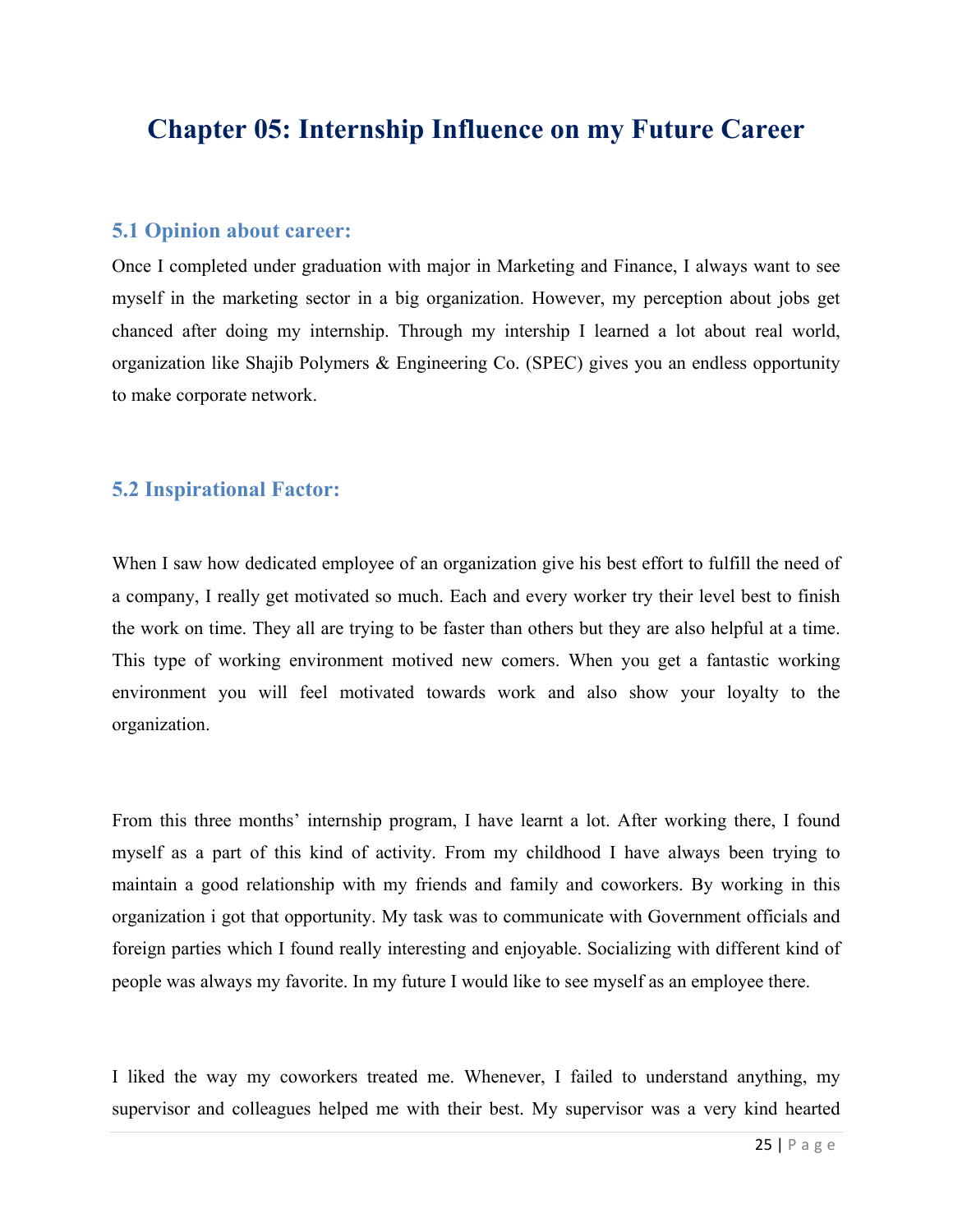person. He used to be very busy throughout the day, but never ignored to help me. My colleagues have always been motivating me through my work. If I did any mistake they took it positively and guided me through the right path. Their motivation and guidance have always made me more enthusiastic towards work. Sometimes one might feel tiresome to work. But my colleagues have never let me feel that way. Whenever in between my work I got any free time, I liked to observe their work, which gave me the real sense of working in the corporate world. I was fortunate enough that I got the best colleagues and supervisor in my internship period.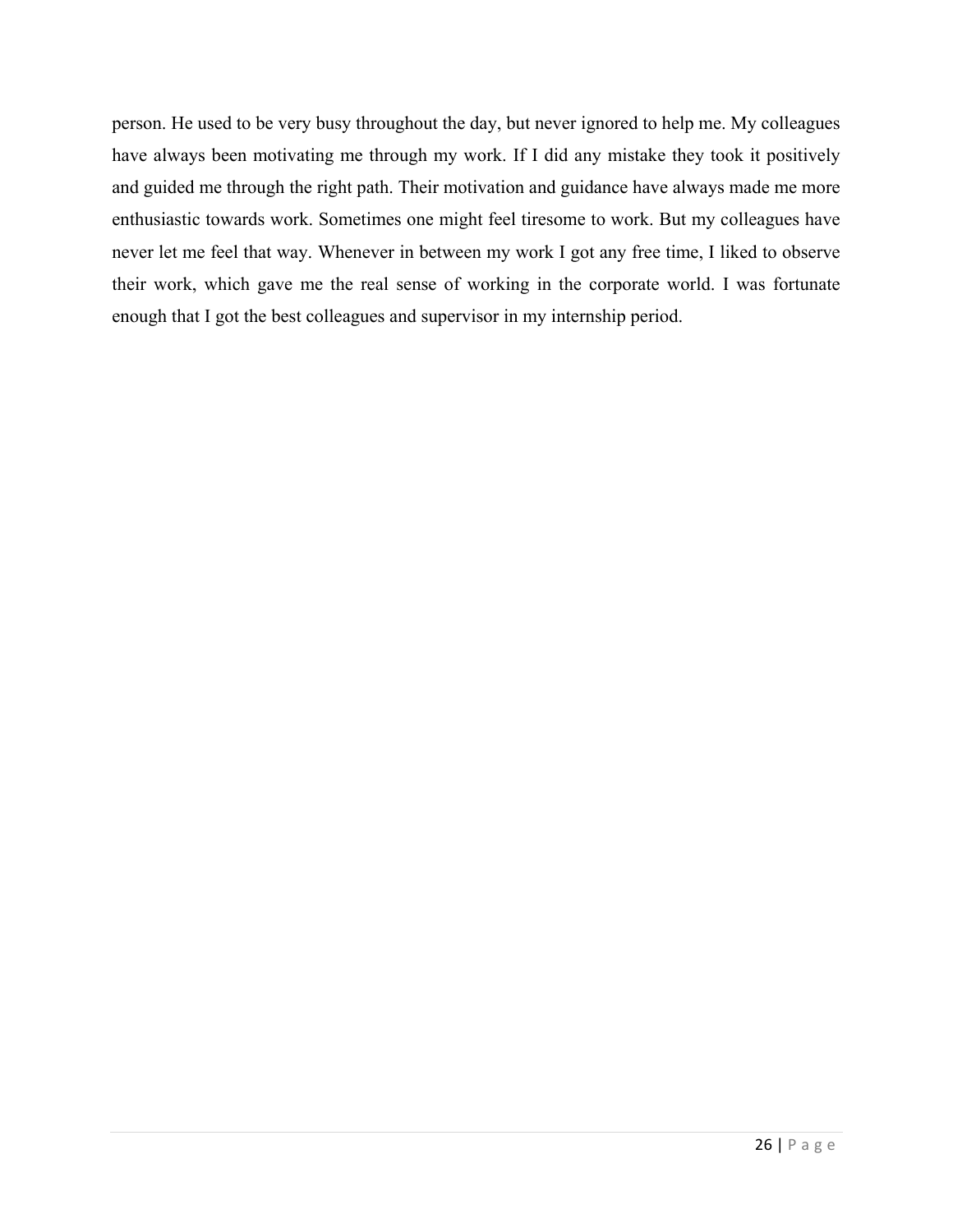# **Chapter 06: Recommendation & Conclusion**

### **Recommendation:**

- $\triangleright$  In the recommendation part there are few things we can include such as think out of the box. For example, Shajib Polymers & Engineering Co. can try other business strategy. This company is very sound about their financial condition. So, they can invest in other business field also. It will minimize the risk.
- Decision making process is very conservative in Shajib Polymers & Engineering Co. chairmen and managing director take all the decision. Therefore, this process slower the speed of work and also make their employees inactive sometime.

### **Conclusion:**

In the report on B2G business operations of Shajib Polymers & Engineering Co. I have covered the important and random strategies of B2G business operations of the organization. I have tried to relate the theories of business studies with Shajib Polymers & Engineering Co. organizational policies. The experiential work I have done in order to get my internship report done properly and correctly, I had to go through different departmental structure thoroughly and understand their works I hope after analyzing the whole report readers will be able to understand all the functions of B2G business field in a broader way and the readers will also gain informative knowledge about how to implement the theories get implemented in real life.